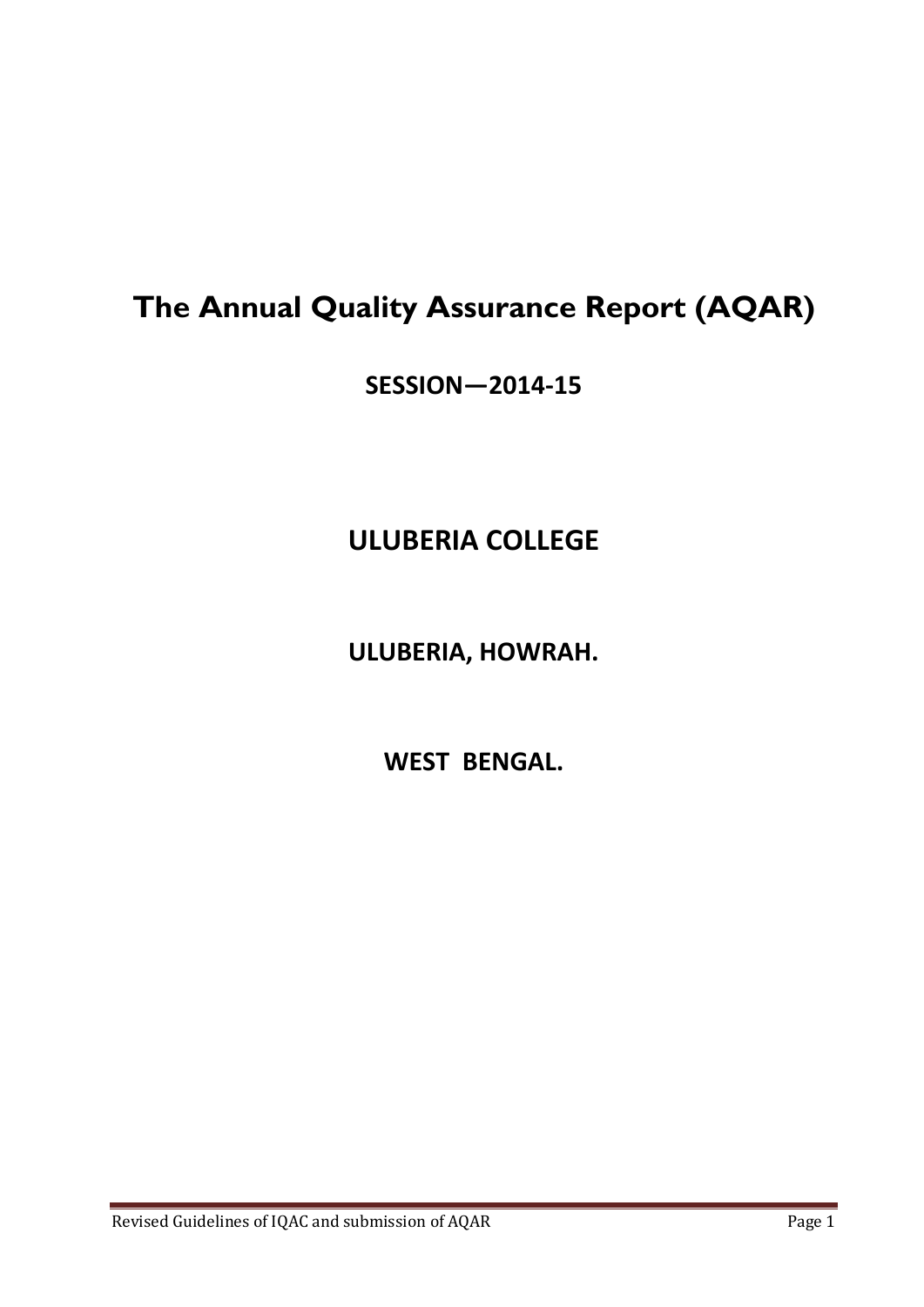# Part – A

| <b>AQAR</b> for the year             |                                  | 2014-15                      |  |  |
|--------------------------------------|----------------------------------|------------------------------|--|--|
| I. Details of the Institution        |                                  |                              |  |  |
| 1.1 Name of the Institution          | Uluberia college                 |                              |  |  |
|                                      |                                  |                              |  |  |
| 1.2 Address Line 1                   |                                  | Uluberia, Howrah. PIN-711315 |  |  |
| Address Line 2                       | DO                               |                              |  |  |
| City/Town                            | <b>ULUBERIA</b>                  |                              |  |  |
| <b>State</b>                         | <b>WEST BENGAL</b>               |                              |  |  |
| Pin Code                             | 711315                           |                              |  |  |
| Institution e-mail address           | Uluberia_college@rediff mail.com |                              |  |  |
| Contact Nos.                         | 033-2661 0332                    |                              |  |  |
| Name of the Head of the Institution: |                                  | Dr. Debasish Pal             |  |  |
| Tel. No. with STD Code:              | 033-2661 0332                    |                              |  |  |
| Mobile:                              | 9830885918                       |                              |  |  |
| Name of the IQAC Co-ordinator:       |                                  | Dr. Aditi Bhattacharya       |  |  |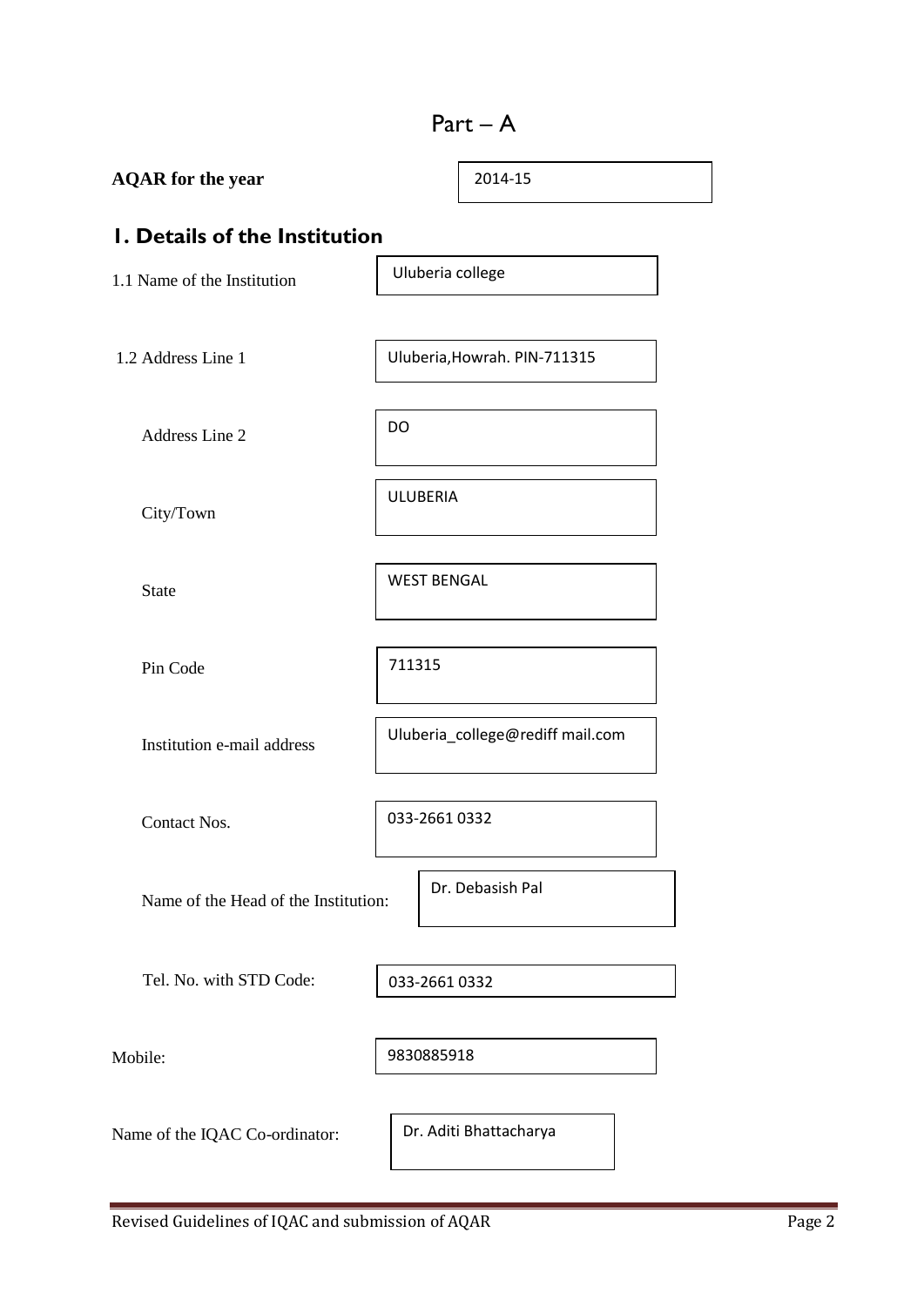| 1.5 Website address: |                                     |       |             | www.uluberiacollege.org  |                     |
|----------------------|-------------------------------------|-------|-------------|--------------------------|---------------------|
|                      | Web-link of the AQAR:               |       |             |                          |                     |
|                      | 1.6 Accreditation Details           |       |             |                          |                     |
| Sl. No.              | Cycle                               | Grade | <b>CGPA</b> | Year of<br>Accreditation | Validity<br>Period  |
| $\mathbf{1}$         | $1st$ Cycle                         | $B++$ | <b>NA</b>   | 2007                     | 31.03.2012          |
| $\overline{2}$       | $2nd$ Cycle                         | B     | 2.48        | 2014                     | 20.02.2009-<br>2010 |
| 3                    | 3rd Cycle                           |       |             |                          |                     |
| $\overline{4}$       | $4th$ Cycle                         |       |             |                          |                     |
|                      | 1.7 Date of Establishment of IQAC : |       |             | DD/MM/YYYY               | 23/07/2007          |
|                      |                                     |       |             |                          |                     |
|                      |                                     |       |             |                          |                     |

Iqac.uluberia@gmail.com

1.3 **NAAC Track ID** *(For ex. MHCOGN 18879)*

WBCOGN13254

# **OR**

1.4 **NAAC Executive Committee No. & Date:** *(For Example EC/32/A&A/143 dated 3-5-2004. This EC no. is available in the right corner- bottom* 

Mobile:

9830656487

IQAC e-mail address:

Ec/66/RAR/124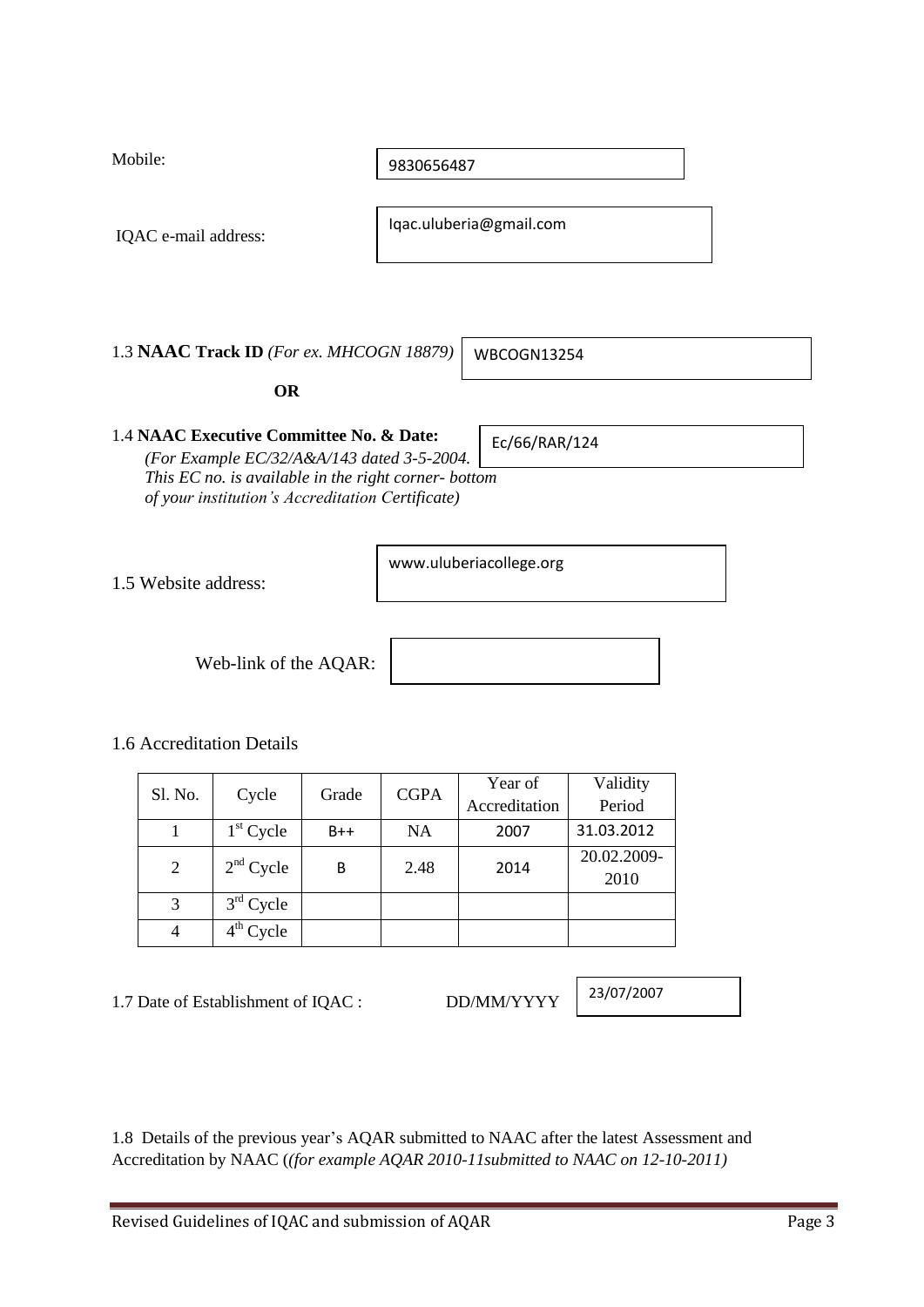| $\sqrt{\frac{1}{2}$ (DD/MM/YYYY)4                          | i. AQAR 2014-2015 submitted to NAAC_on _July, 2015.                        |
|------------------------------------------------------------|----------------------------------------------------------------------------|
|                                                            |                                                                            |
|                                                            |                                                                            |
|                                                            |                                                                            |
| 1.9 Institutional Status                                   |                                                                            |
| University                                                 | Central<br>Deemed<br><b>State</b><br>Private                               |
| <b>Affiliated College</b>                                  | Yes<br>⊻<br>N <sub>o</sub>                                                 |
| <b>Constituent College</b>                                 | Yes<br>N <sub>0</sub>                                                      |
| Autonomous college of UGC                                  | Yes<br>N <sub>o</sub>                                                      |
| Regulatory Agency approved Institution                     | N <sub>o</sub><br>Yes                                                      |
| (eg. AICTE, BCI, MCI, PCI, NCI)                            |                                                                            |
| Co-education<br>Type of Institution                        | M<br>Men<br>Women                                                          |
| Urban                                                      | ⊻<br>Rural<br>Tribal                                                       |
| Grant-in-aid<br><b>Financial Status</b>                    | UGC 2(f)<br>V<br><u>M</u><br><b>UGC 12B</b>                                |
|                                                            | Grant-in-aid $+$ Self Financing<br><b>Totally Self-financing</b>           |
| 1.10 Type of Faculty/Programme                             |                                                                            |
| Arts $\bigvee$                                             | Science $\sqrt{\phantom{a}}$<br>Commerce $\boxtimes$<br>Law PEI (Phys Edu) |
| Engineering<br>$TEI$ (Edu)                                 | <b>Health Science</b><br>Management                                        |
| Others (Specify)                                           | . B.Ed.                                                                    |
| 1.11 Name of the Affiliating University (for the Colleges) | Calcutta University                                                        |

 $\begin{array}{c} \hline \end{array}$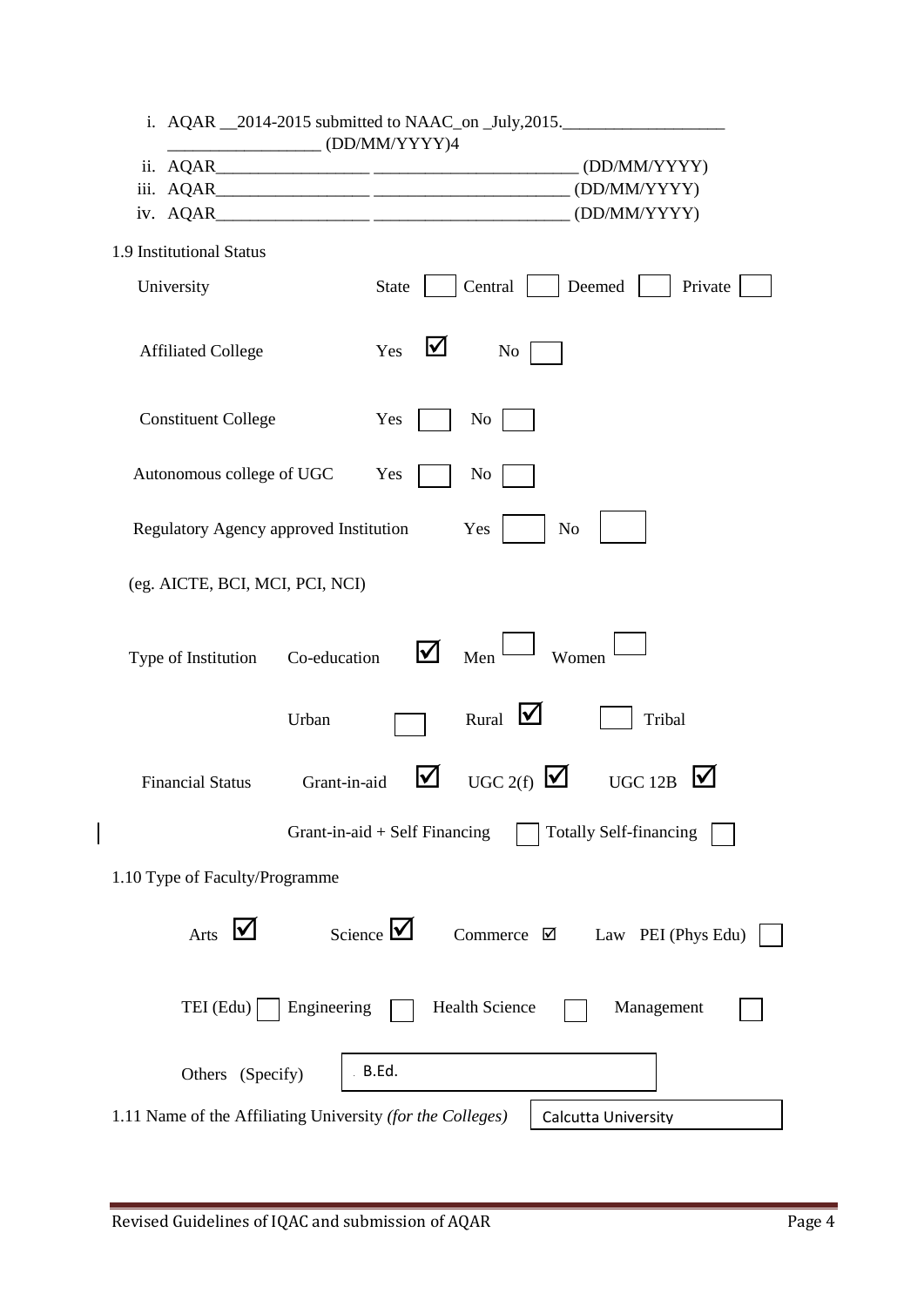# 1.12 Special status conferred by Central/ State Government-- UGC/CSIR/DST/DBT/ICMR etc

| Autonomy by State/Central Govt. / University                      | Nil                           |                     |     |
|-------------------------------------------------------------------|-------------------------------|---------------------|-----|
| University with Potential for Excellence                          | Nil                           | <b>UGC-CPE</b>      | Nil |
| <b>DST Star Scheme</b>                                            | Nil                           | <b>UGC-CE</b>       | Nil |
| <b>UGC-Special Assistance Programme</b>                           | Nil                           | <b>DST-FIST</b>     | Nil |
| <b>UGC-Innovative PG programmes</b>                               | Nil                           | Any other (Specify) | Nil |
| <b>UGC-COP Programmes</b>                                         | Nil                           |                     |     |
| <b>2. IQAC Composition and Activities</b>                         |                               |                     |     |
| 2.1 No. of Teachers                                               | 10                            |                     |     |
| 2.2 No. of Administrative/Technical staff                         | 04                            |                     |     |
| 2.3 No. of students                                               | 01                            |                     |     |
| 2.4 No. of Management representatives                             | 01                            |                     |     |
| 2.5 No. of Alumni                                                 | 01                            |                     |     |
| 2.6 No. of any other stakeholder and<br>community representatives | 01                            |                     |     |
| 2.7 No. of Employers/ Industrialists                              | 0                             |                     |     |
| 2.8 No. of other External Experts                                 | $\pmb{0}$                     |                     |     |
| 2.9 Total No. of members<br>2.10 No. of IQAC meetings held:       | 18<br>March, 2014-June, 2015. |                     |     |
| 2.11 No. of meetings with various stakeholders:                   | 13<br>No.                     | 06<br>Faculty       |     |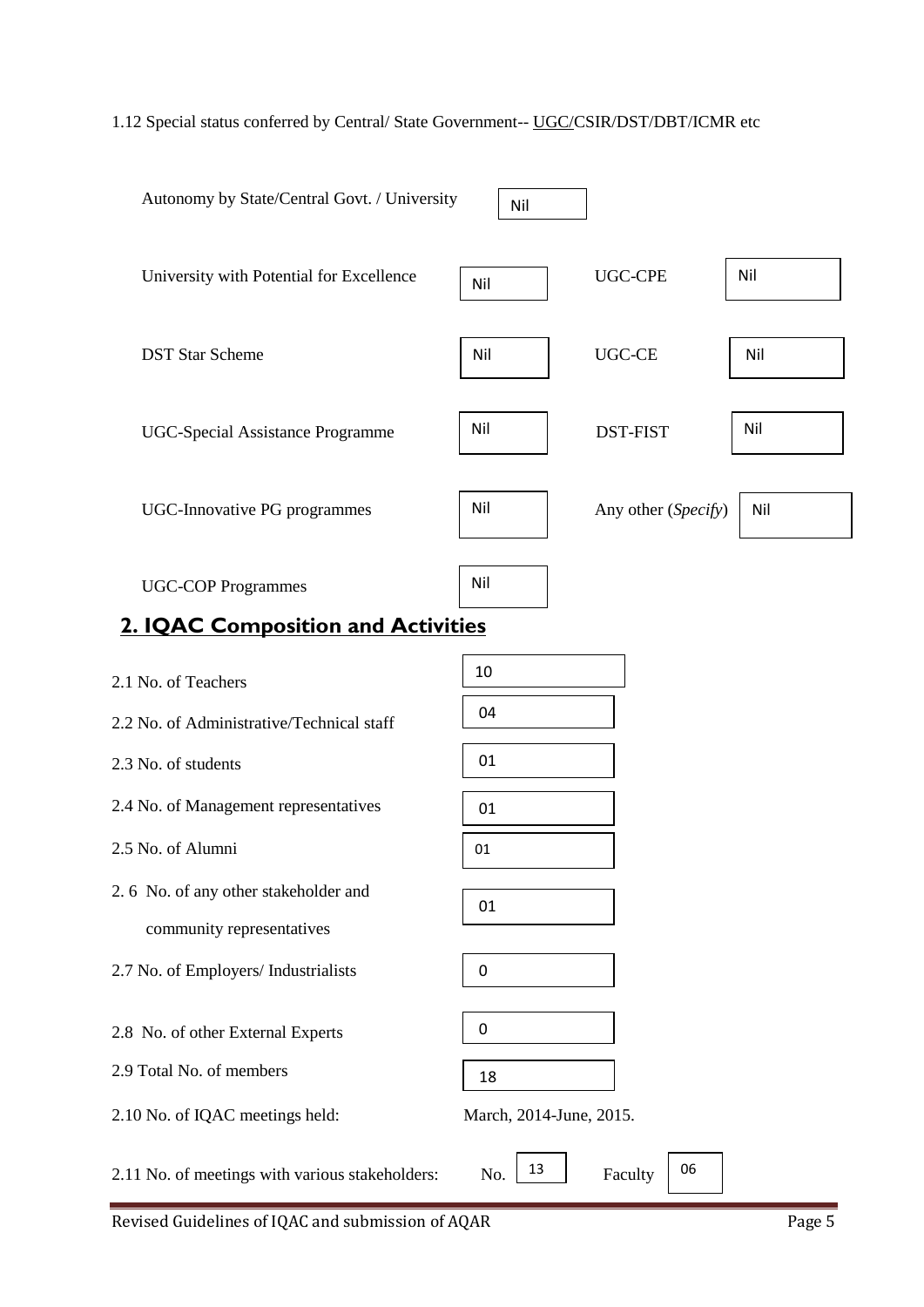| Non-Teaching Staff and Students                                          | $1+2$                                        | Alumni<br>$\mathbf{1}$ | Others | 1                        |  |  |
|--------------------------------------------------------------------------|----------------------------------------------|------------------------|--------|--------------------------|--|--|
| Teaching Staff and non-Teaching staff:<br>$\overline{2}$                 |                                              |                        |        |                          |  |  |
| 2.12 Has IQAC received any funding from UGC during the year?             |                                              | Yes                    | yes    | No                       |  |  |
| If yes, mention the amount                                               | 30000000/-<br>2013-14 (ERO) dated 19/03/2014 |                        |        |                          |  |  |
| 2.13 Seminars and Conferences (only quality related)                     |                                              |                        |        |                          |  |  |
| (i) No. of Seminars/Conferences/Workshops/Symposia organized by the IQAC |                                              |                        |        |                          |  |  |
| International<br>Total Nos.                                              | National                                     | <b>State</b>           |        | <b>Institution Level</b> |  |  |
| (ii) Themes                                                              |                                              |                        |        |                          |  |  |

2.14 Significant Activities and contributions made by IQAC

1. IQAC ensures quality of teaching learning and evaluation based on feedback from stakeholders ( students and guardians ).In this academic year we have introduced an Academic calendar which would serve the purpose of accommodating the huge number of students of General Course as well as which would be beneficial for the students of Honours Course.

2. In order to enhance Student Support Services IQAC has introduced mass SMS to the students conveying information regarding all sorts of academic activities like examination, deposition of fees, admit card and mark sheet distribution, dates of academic and carrier counselling.

2.15 Plan of Action by IQAC/Outcome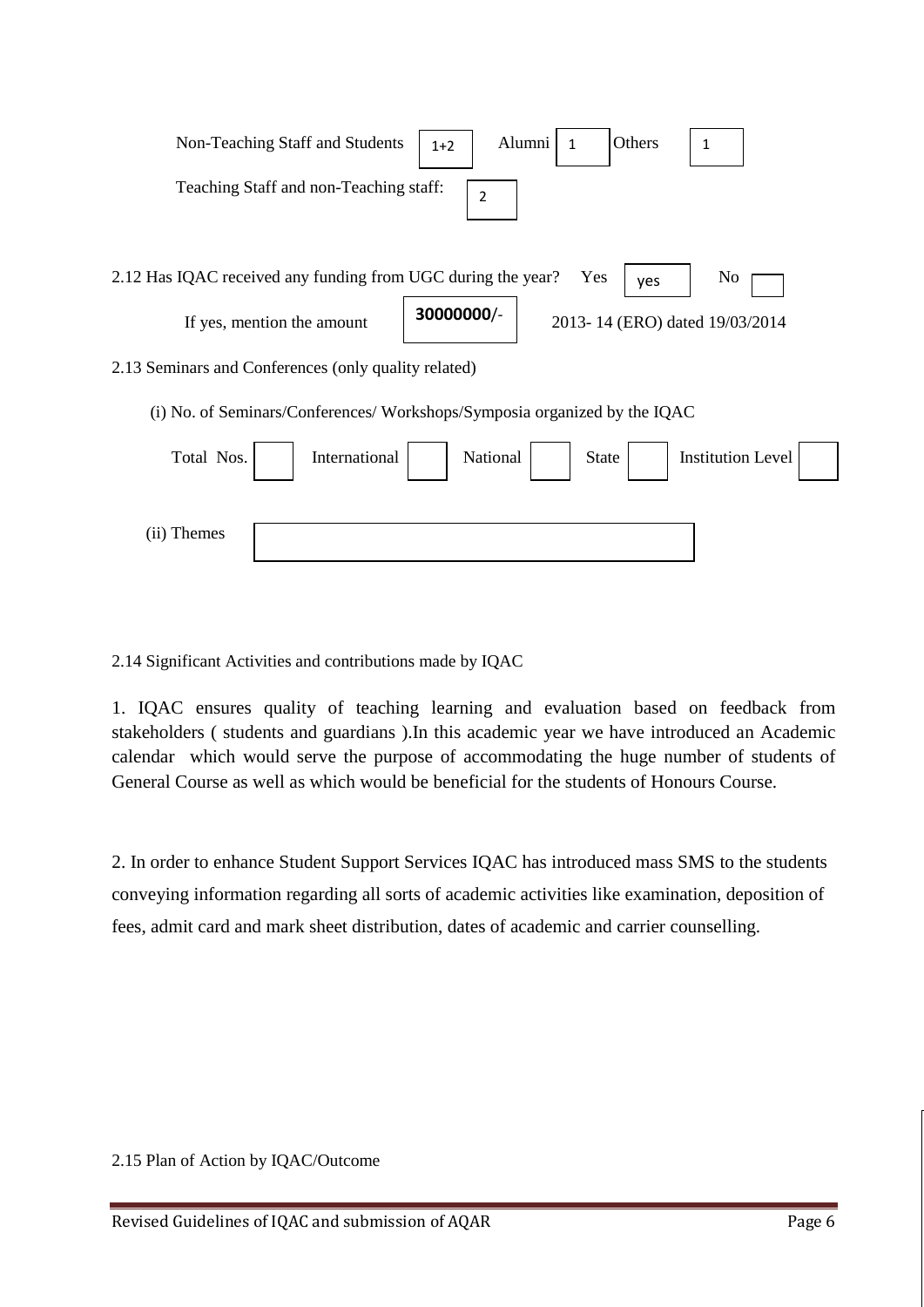The plan of action chalked out by the IQAC in the beginning of the year towards quality enhancement and the outcome achieved by the end of the year \*

| <b>PLAN OF</b>                                                                                                                    | <b>ACHIEVEMENT</b>                                                                                                                                                                                           |
|-----------------------------------------------------------------------------------------------------------------------------------|--------------------------------------------------------------------------------------------------------------------------------------------------------------------------------------------------------------|
| i. Conducting workshop with the teaching and<br>non-teaching staff to bring some changes in<br>examination and evaluation system. | i. This year we have introduced slight changes<br>in the system of evaluation of the students of<br>General Course in order to cope with the<br>shortage of time span and vast syllabus.                     |
| ii. Collecting feedback from students and<br>guardians                                                                            | ii. Collected from students from February 2015<br>to April 2015 and consolidated. Guardian's<br>feedbacks are reflected in 'Guardian's Meeting'<br>held in different departments.                            |
| iii. Conducting internal academic audit on<br>NAAC parameters.                                                                    | iii. This cannot be successfully carried out.<br>Only Academic Sub-committee has made a<br>review of the academic activities of the<br>college.                                                              |
| Helping the<br>students<br>preparing<br>for<br>iv.<br>competitive examinations                                                    | iv. Arrangements have been made for short<br>term training for School Service Commission<br>(SSC)<br>and<br>Clerkship<br>examinations<br>in<br>collaboration with Uluberia<br>Employment<br>Exchange Office. |
| v. Venturing for making our Academic Journal<br>"Quest" a Peer-Reviewed one.                                                      | v. We have been successful in our venture and<br>the issue of $2014-15$ (Vol 9) has been made a<br>Peer Reviewed Journal.                                                                                    |
| vi. Introducing a job-oriented course free of<br>cost in our college campus.                                                      | vi. This is under process. We have submitted to<br>the UGC a project for Skill Oriented Training<br>free of cost under Dindayal Upadhyaya Skill<br>Oriented Training under Central Government.               |
| vii.Introducing<br>Non-Conventional<br>(solar)<br>energy in our campus                                                            | vii. The project has been sanctioned by West<br>Bengal Government and we are going to<br>introduce solar panel in this academic year.                                                                        |
|                                                                                                                                   |                                                                                                                                                                                                              |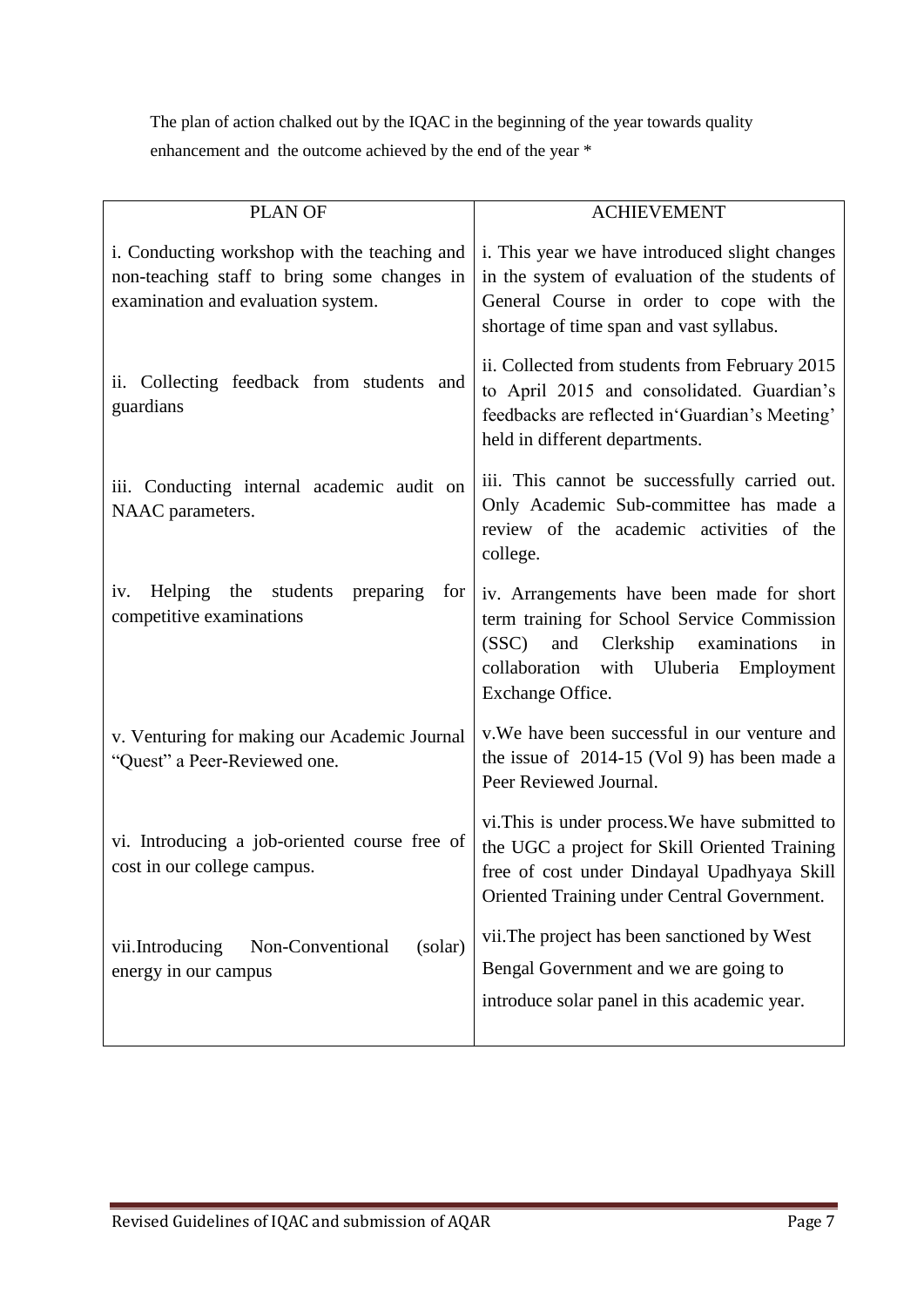| 2.15 Whether the AQAR was placed in statutory body : Yes $\blacksquare$                                                                                                                                                                                           | No.            |
|-------------------------------------------------------------------------------------------------------------------------------------------------------------------------------------------------------------------------------------------------------------------|----------------|
| Syndicate<br>Any other body<br>Management                                                                                                                                                                                                                         | Governing Body |
| Provide the details of the action taken                                                                                                                                                                                                                           |                |
| The IQAC coordinator, on behalf of IQAC, informed Governing Body<br>regarding the preparation of AQAR (March, 2014 - June, 2015). She placed<br>the AQAR in the Governing Body meeting held on 25.06.2015 and G.B.<br>approved the AQAR for dispatch to the NAAC. |                |

| ш<br>аг | n. |
|---------|----|
|---------|----|

# **Criterion – I**

# **1. Curricular Aspects**

| Level of the<br>Programme | Number of<br>existing<br>Programmes | Number of<br>programmes added<br>during the year | Number of<br>self-financing<br>programmes | Number of value<br>added / Career<br>Oriented<br>programmes |
|---------------------------|-------------------------------------|--------------------------------------------------|-------------------------------------------|-------------------------------------------------------------|
| PhD                       | <b>NA</b>                           |                                                  |                                           |                                                             |
| PG                        | 01                                  |                                                  |                                           |                                                             |
| <b>UG</b>                 | 03                                  |                                                  |                                           |                                                             |
| PG Diploma                |                                     |                                                  |                                           |                                                             |
| <b>Advanced Diploma</b>   |                                     |                                                  |                                           |                                                             |
| Diploma                   |                                     |                                                  | 01                                        | 02                                                          |
| Certificate               |                                     |                                                  | 01                                        | 01                                                          |
| <b>Others</b>             |                                     |                                                  |                                           | 01                                                          |
| <b>Total</b>              | 9                                   |                                                  |                                           |                                                             |
| Interdisciplinary         |                                     |                                                  |                                           |                                                             |
| Innovative                |                                     |                                                  |                                           |                                                             |

1.2 (i) Flexibility of the Curriculum: CBCS/Core/Elective option / Open options (ii) Pattern of programmes:

| Pattern   | Number of programmes |
|-----------|----------------------|
| Semester  |                      |
| Trimester |                      |
| Annual    | <b>ANNUAL</b>        |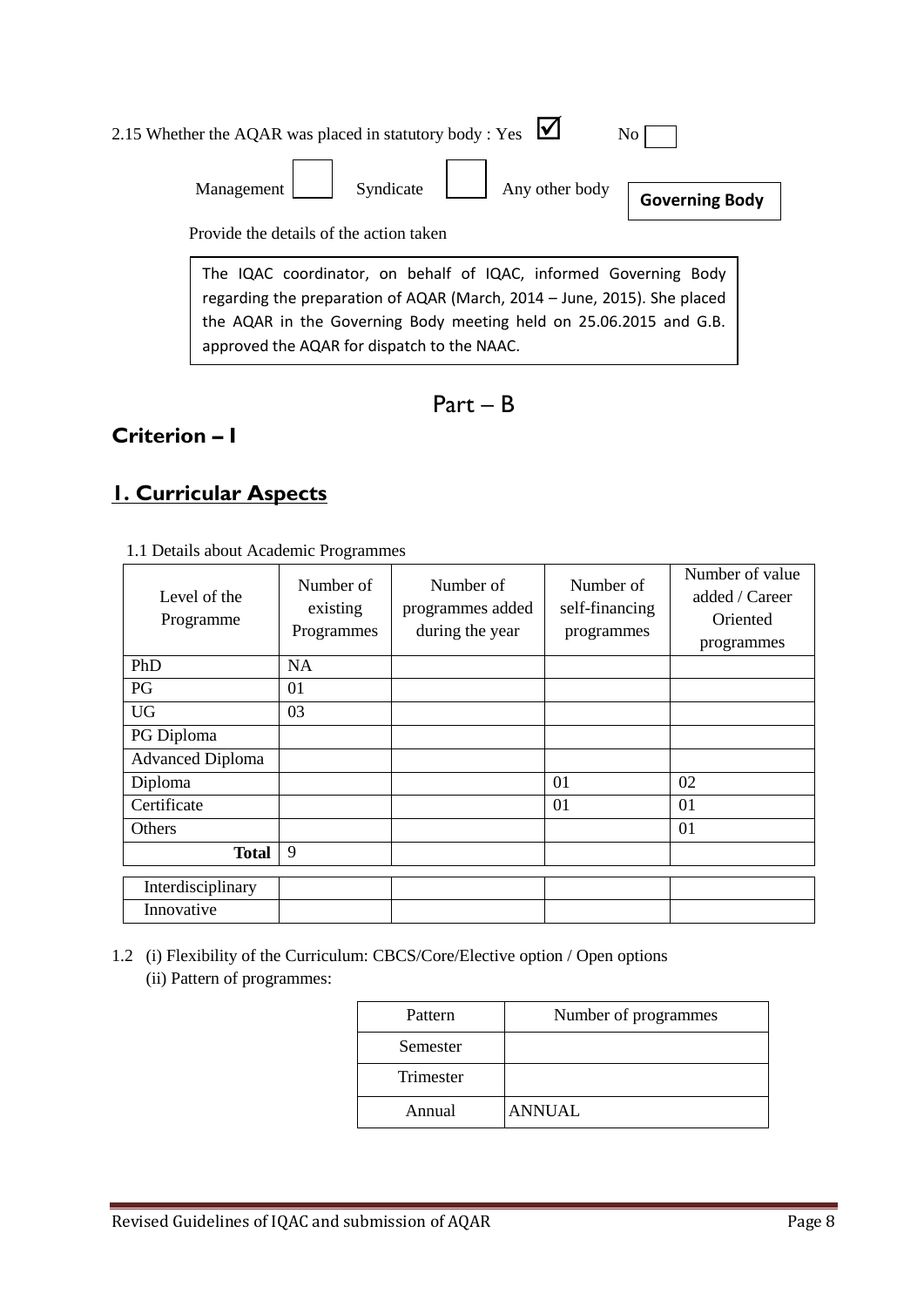| 1.3 Feedback from stakeholders* Alumni $\boxtimes$ Parents $\boxtimes$ Employers $\Box$ Students $\boxtimes$ |        |        |   |                                |
|--------------------------------------------------------------------------------------------------------------|--------|--------|---|--------------------------------|
| (On all aspects)                                                                                             |        |        |   |                                |
| Mode of feedback .                                                                                           | Online | Manual | M | Co-operating schools (for PEI) |

1.4 Whether there is any revision/update of regulation or syllabi, if yes, mention their salient aspects.

|--|

1.5 Any new Department/Centre introduced during the year. If yes, give details.

NIL

# **Criterion – II**

# **2. Teaching, Learning and Evaluation**

| 2.1 Total No. of  | Total |   | Asst. Professors   Associate Professors   Professors   Others |    |    |
|-------------------|-------|---|---------------------------------------------------------------|----|----|
| permanent faculty |       | ◢ | 11 (BY CAS)                                                   | NA | 20 |

21

2.2 No. of permanent faculty with Ph.D.

| 2.3 No. of Faculty Positions<br>Recruited $(R)$ and Vacant $(V)$<br>during the year | Asst.<br><b>Professors</b> |    | Associate<br><b>Professors</b> |           | <b>Professors</b> |           | <b>Others</b> |    | Total |    |
|-------------------------------------------------------------------------------------|----------------------------|----|--------------------------------|-----------|-------------------|-----------|---------------|----|-------|----|
|                                                                                     | R                          | V  | R                              |           | R                 |           | R             |    | R     |    |
|                                                                                     | 52                         | 19 | <b>NA</b>                      | <b>NA</b> | <b>NA</b>         | <b>NA</b> | 23            | 03 | 75    | 22 |
| 2.4 No. of Guest and Visiting faculty and Temporary faculty<br>10                   |                            |    |                                |           |                   |           |               |    |       |    |

2.5 Faculty participation in conferences and symposia:

|                         | International level | National level | State level | Institutional |
|-------------------------|---------------------|----------------|-------------|---------------|
| No. of Faculty          |                     |                |             | Level         |
| Attended                | 05                  | 04             | Nil         |               |
| Presented papers        | 05                  | )4             | Nil         |               |
| <b>Resource Persons</b> |                     |                |             |               |

\*Dr. Sujay Ghosh, Associate Professor of Political science Department acted as an examiner of Doctoral thesis and Peer Reviewer of two International Journals.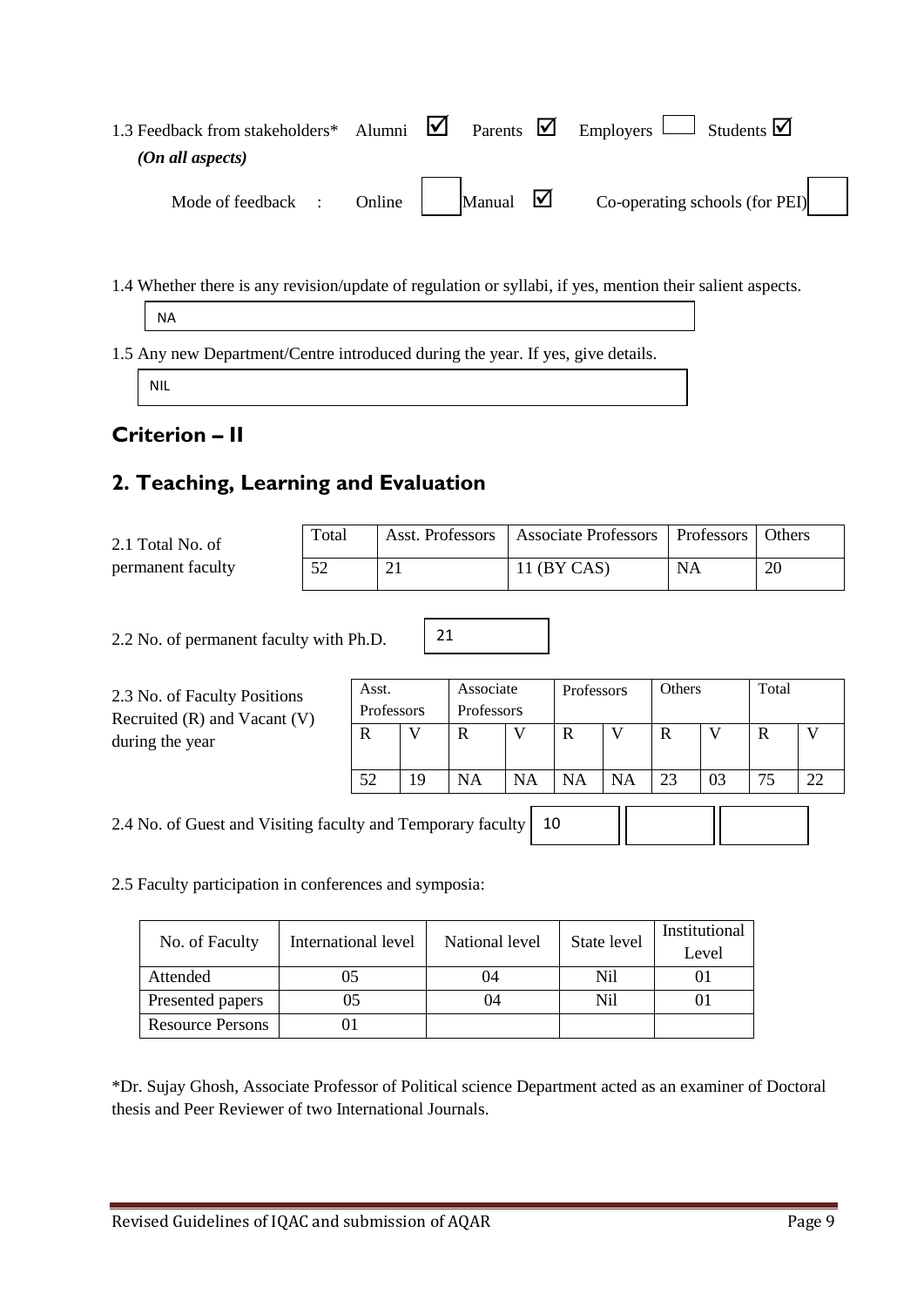2.6 Innovative processes adopted by the institution in Teaching and Learning:

2.7 Total No. of actual teaching days during this academic year 2.8 Examination/ Evaluation Reforms initiated by the Institution (for example: Open Book Examination, Bar Coding, Double Valuation, Photocopy, Online Multiple Choice Questions) Every course should have at least 10% of innovative teaching methods. Accordingly, each department has adopted different modes of teaching and learning according to their conveniences. such as: 1. Use of smart board 2. Field work for assignment 3. Teaching through projectors 4. Movie Screening 5. Home Assignment. 6. Interactive Sessions between teachers as well as between students and teachers. 190 DAYS NA

The IQAC has set the bench marks for teaching and learning process.

- 2.9 No. of faculty members involved in curriculum restructuring/revision/syllabus development as member of Board of Study/Faculty/Curriculum Development workshop 4-5
- 2.10 Average percentage of attendance of students
- 2.11 Course/Programme wise distribution of pass percentage :

| Title of the<br>Programme | Total no. of<br>students | Division      |            |            |           |        |
|---------------------------|--------------------------|---------------|------------|------------|-----------|--------|
|                           | appeared                 | Distinction % | $I\%$      | II %       | $III$ %   | Pass % |
| BA (HONS)                 | 375                      | <b>NA</b>     | 1.19       | 98.80      | <b>NA</b> | 89.07  |
| B.SC. (HONS)              | 116                      | <b>NA</b>     | 32.99      | 67.01      | <b>NA</b> | 83.62  |
| <b>B.COM</b> (HONS)       | 22                       | <b>NA</b>     | <b>NIL</b> | 22         | NA        | 22.00  |
| BA (GEN)                  | 808                      | <b>NA</b>     | <b>NIL</b> | 5.66       | <b>NA</b> | 93.97  |
| B.SC. (GEN)               | 109                      | <b>NA</b>     | 18.34      | 81.65      | <b>NA</b> | 85.32  |
| <b>B.COM</b> (GEN)        | 25                       | <b>MA</b>     | <b>NA</b>  | <b>NIL</b> | <b>NA</b> | 20.00  |
| B.Ed.                     | 92                       | <b>NA</b>     | 100        | <b>NIL</b> | <b>NA</b> | 100.0  |

70%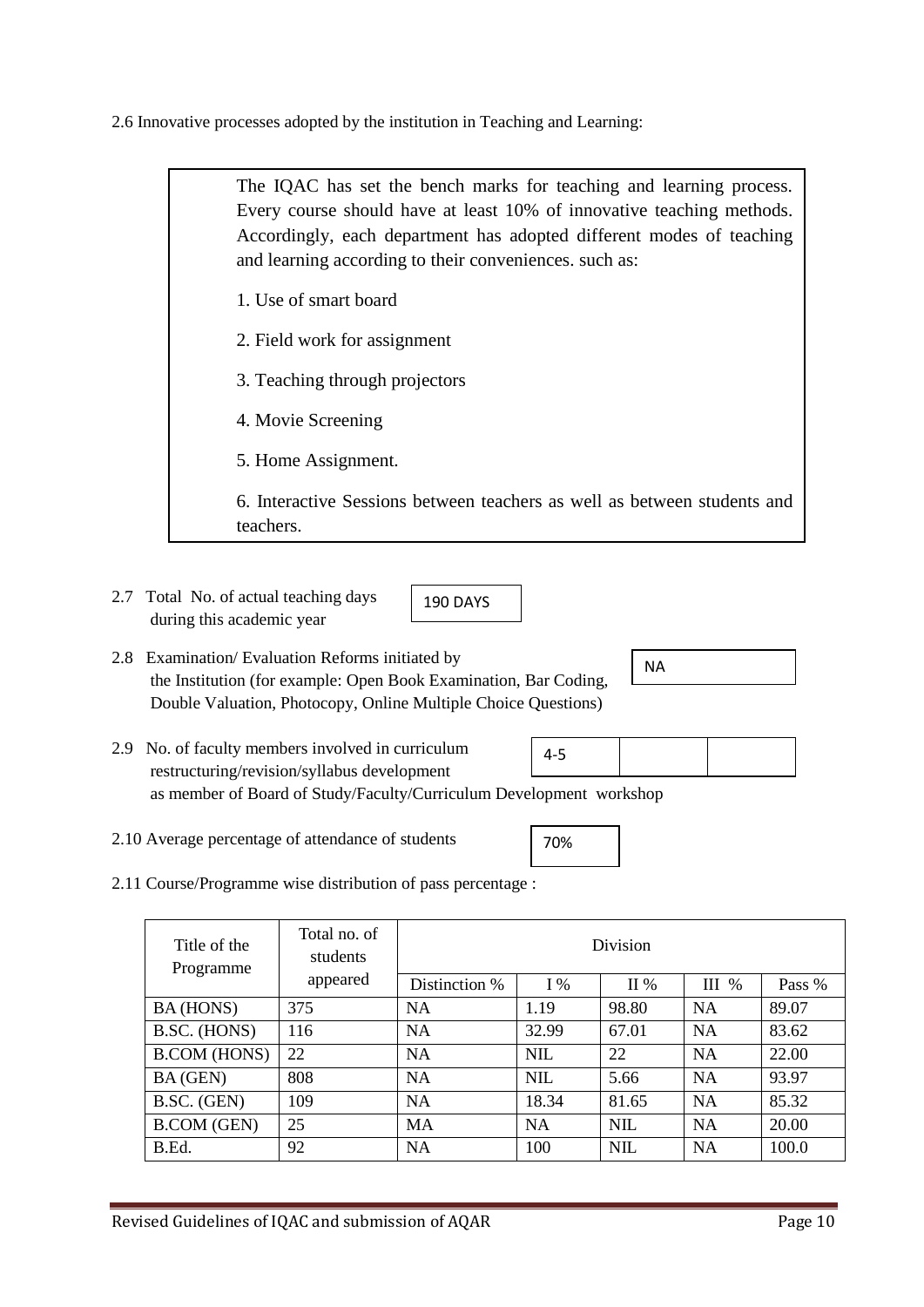2.12 How does IQAC Contribute/Monitor/Evaluate the Teaching & Learning processes :

For monitoring and evaluating teaching and learning process IQAC has taken the following steps:

1. Students are being constantly evaluated through Class Tests, Quiz, Seminars and Home Assignments.

2. The Entry and Exit Performance Analysis helps the college to bring out the students in a better way.

3. Through Academic Subcommittee IQAC keeps vigilance on the teaching learning process.

4. Considering and analysing Students' feedback IQAC monitors teaching learning process.

2.13 Initiatives undertaken towards faculty development NA.

(**College cannot organize any such programme. But faculty members can join the Refresher/ Orientation Program under FIP organized by any University.)**

| <b>Faculty / Staff Development Programmes</b>  | Number of faculty<br>benefitted |
|------------------------------------------------|---------------------------------|
| Refresher courses                              | $07(2014-15)$                   |
| UGC – Faculty Improvement Programme            |                                 |
| HRD programmes                                 |                                 |
| Orientation programmes                         |                                 |
| Faculty exchange programme                     |                                 |
| Staff training conducted by the university     |                                 |
| Staff training conducted by other institutions |                                 |
| Summer / Winter schools, Workshops, etc.       |                                 |
| Others                                         |                                 |

2.14 Details of Administrative and Technical staff

| Category                    | Number of<br>Permanent<br>Employees | Number of<br>Vacant<br>Positions | Number of<br>permanent<br>positions filled<br>during the Year | Number of<br>positions filled<br>temporarily |
|-----------------------------|-------------------------------------|----------------------------------|---------------------------------------------------------------|----------------------------------------------|
| <b>Administrative Staff</b> | 25                                  | 31                               | Nil                                                           | 25                                           |
| <b>Technical Staff</b>      | 04                                  | 03                               | Nil                                                           | Nil                                          |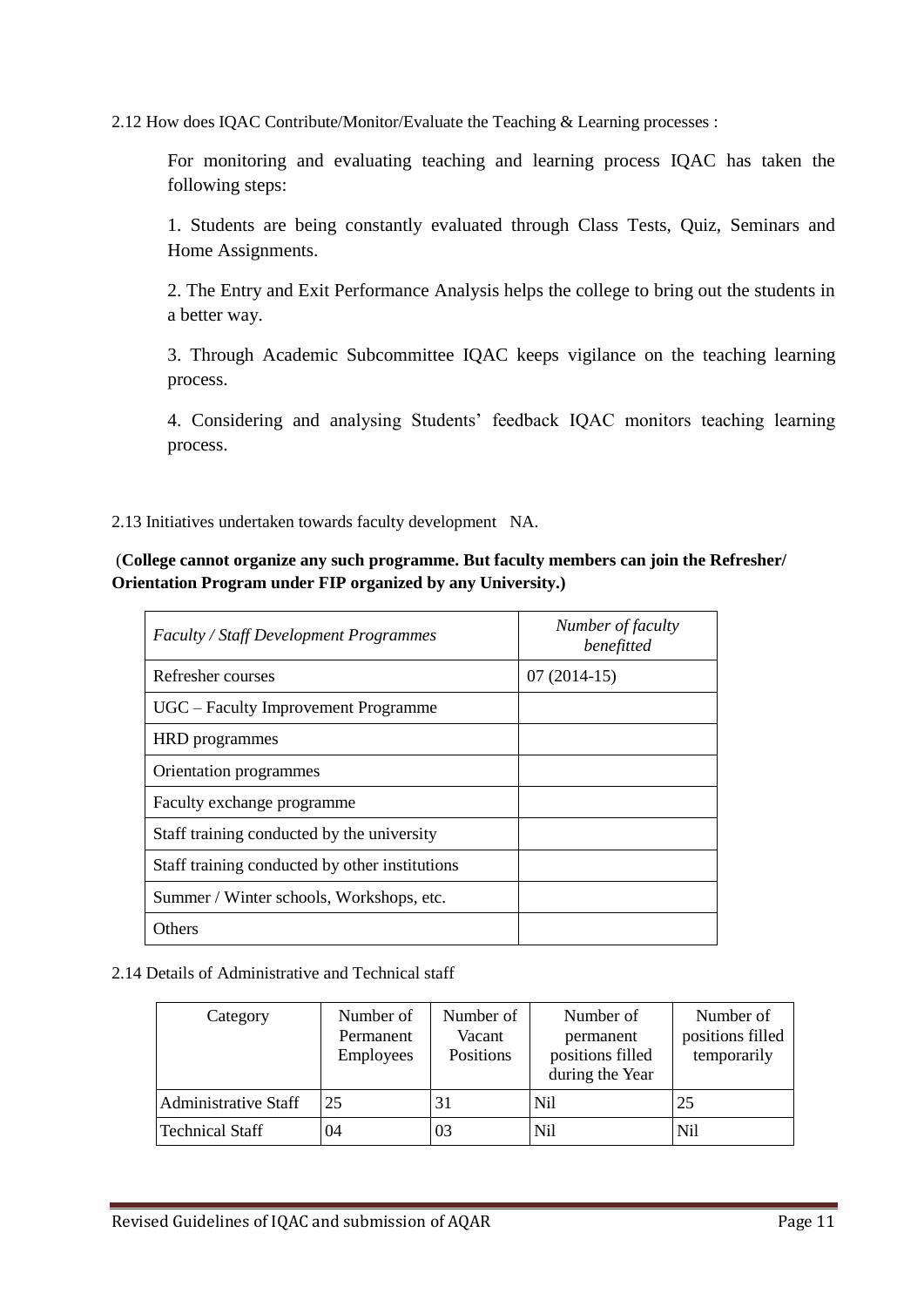# **Criterion – III**

# **3. Research, Consultancy and Extension**

- 3.1 Initiatives of the IQAC in Sensitizing/Promoting Research Climate in the institution
	- 1. Organizing study circle for the faculty members where they present papers.
	- 2. Encouraging the faculty members for contributing papers for College Academic Journal ‗Quest'.(ISSN NO:2319-2151)
	- 3. Encouraging Interdisciplinary Research Activities. Recently, our college has received Twenty Lakhs (2,000,000) from BOOST (sanctioned by the Dept. of Bio-Technology, W.B. Govt) where Five Science Departments of the college are involved.
	- 4. Appealing the Authority to grant special leaves to the faculty members for joining different seminars both inside and outside India.
	- 5. Appealing the Authority to grant study leave for carrying out Doctoral or Post-Doctoral Research Work.

# 3.2 Details regarding major projects

|                     | Completed  | Ongoing    | Sanctioned | Submitted |
|---------------------|------------|------------|------------|-----------|
| Number              |            |            |            |           |
| Outlay in Rs. Lakhs | 1.90 Lakhs | 5.64 Lakhs |            |           |

#### 3.3 Details regarding minor projects

|                     | Completed | Ongoing           | Sanctioned | Submitted |
|---------------------|-----------|-------------------|------------|-----------|
| Number              |           | 02                |            | -02       |
| Outlay in Rs. Lakhs |           | 2.40<br>3.35 $\&$ |            |           |
|                     |           | Lakhs             |            |           |

#### 3.4 Details on research publications

|                          | International | <b>National</b> | Others |
|--------------------------|---------------|-----------------|--------|
| Peer Review Journals     |               |                 |        |
| Non-Peer Review Journals |               |                 | 06     |
| e-Journals               |               |                 |        |
| Conference proceedings   | 04            | 04              |        |
|                          |               |                 |        |

\*Please see Annexure No.1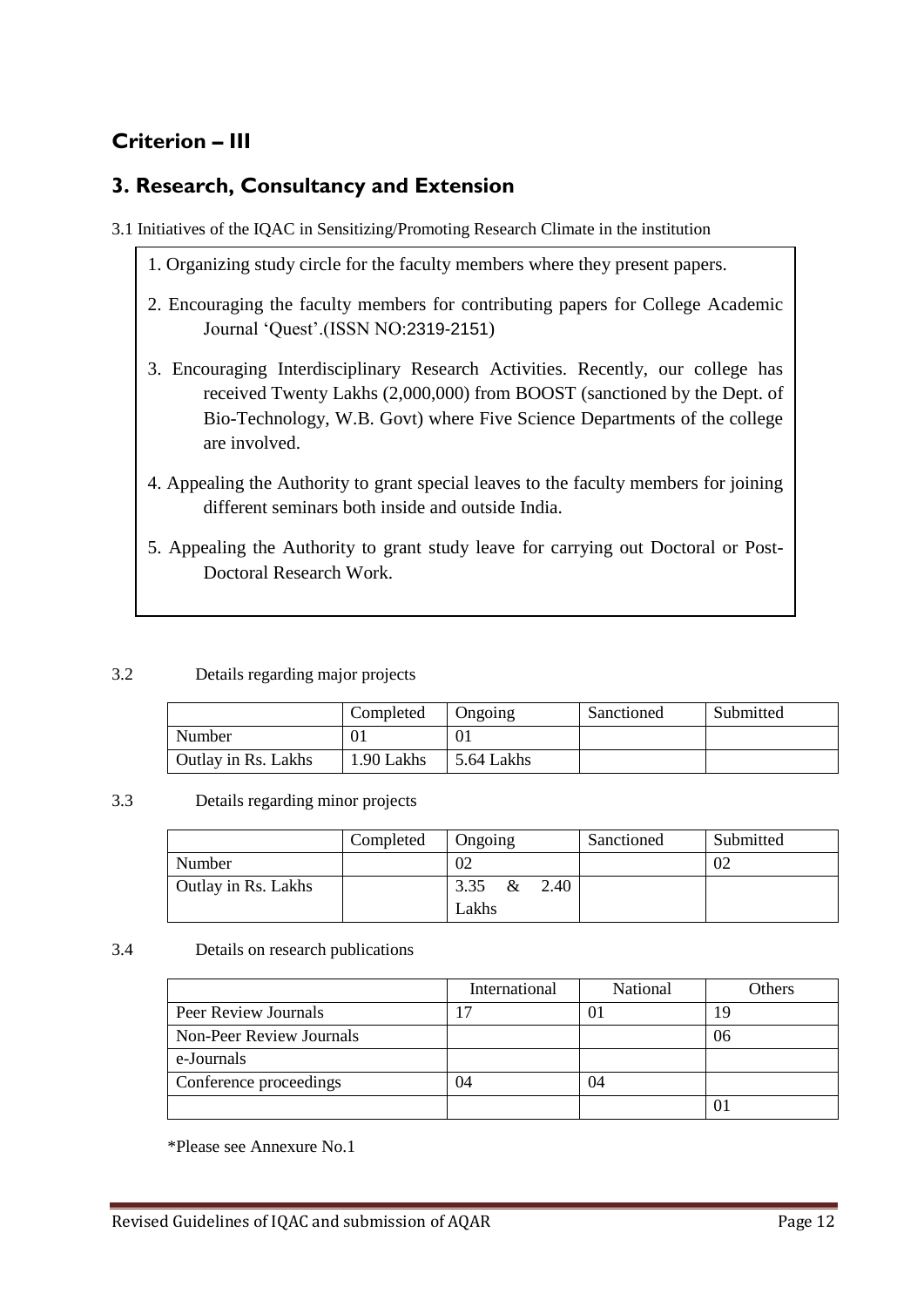3.5 Details on Impact factor of publications:

| <b>Range</b> | .<br>- | verage | h-index | <b>IDITC</b><br>Nos<br>י ש<br>1n<br>ഄഄ |  |  |
|--------------|--------|--------|---------|----------------------------------------|--|--|
|--------------|--------|--------|---------|----------------------------------------|--|--|

3.6 Research funds sanctioned and received from various funding agencies, industry and other organisations

| Nature of the Project                                                         | Number | Duration<br>Year | Name of the<br>funding<br>Agency | Total grant<br>sanctioned | Received   |
|-------------------------------------------------------------------------------|--------|------------------|----------------------------------|---------------------------|------------|
| Major projects<br>(Completed)                                                 | 01     | 03               | <b>DST</b>                       | 1.90 Lakhs                |            |
| Major projects<br>(Ongoing)                                                   | 01     | 03               | <b>UGC</b>                       | 5.64 Lakhs                | 3.8 Lakhs  |
| <b>Minor Projects</b><br>(Ongoing)                                            | 02     | 02               | <b>UGC</b>                       | 6.75 Lakhs                | 4.78 Lakhs |
| Interdisciplinary<br>Projects                                                 |        |                  |                                  |                           |            |
| Industry sponsored                                                            |        |                  |                                  |                           |            |
| Projects sponsored by<br>the University/College                               |        |                  |                                  |                           |            |
| Students research<br>projects<br>(other than compulsory by the<br>University) |        |                  |                                  |                           |            |
| Any other (Specify)                                                           | 01     | 5                | DBT, GOVT<br>OF WB               | 40 Lakhs                  | 40 Lakhs   |
| Total                                                                         |        |                  |                                  |                           |            |

| 3.7 No. of books published i) With ISBN No.            |                       |            | <b>Chapters in Edited Books</b>            | 01           |
|--------------------------------------------------------|-----------------------|------------|--------------------------------------------|--------------|
| 3.8 No. of University Departments receiving funds from | ii) Without ISBN No.  | 02         |                                            |              |
|                                                        | UGC-SAP<br><b>DPE</b> | CAS        | <b>DST-FIST</b><br><b>DBT</b> Scheme/funds |              |
| 3.9 For colleges                                       | Autonomy              | <b>CPE</b> | <b>DBT</b> Star Scheme                     |              |
|                                                        | <b>INSPIRE</b>        | <b>CE</b>  | Any Other (specify)                        | <b>BOOST</b> |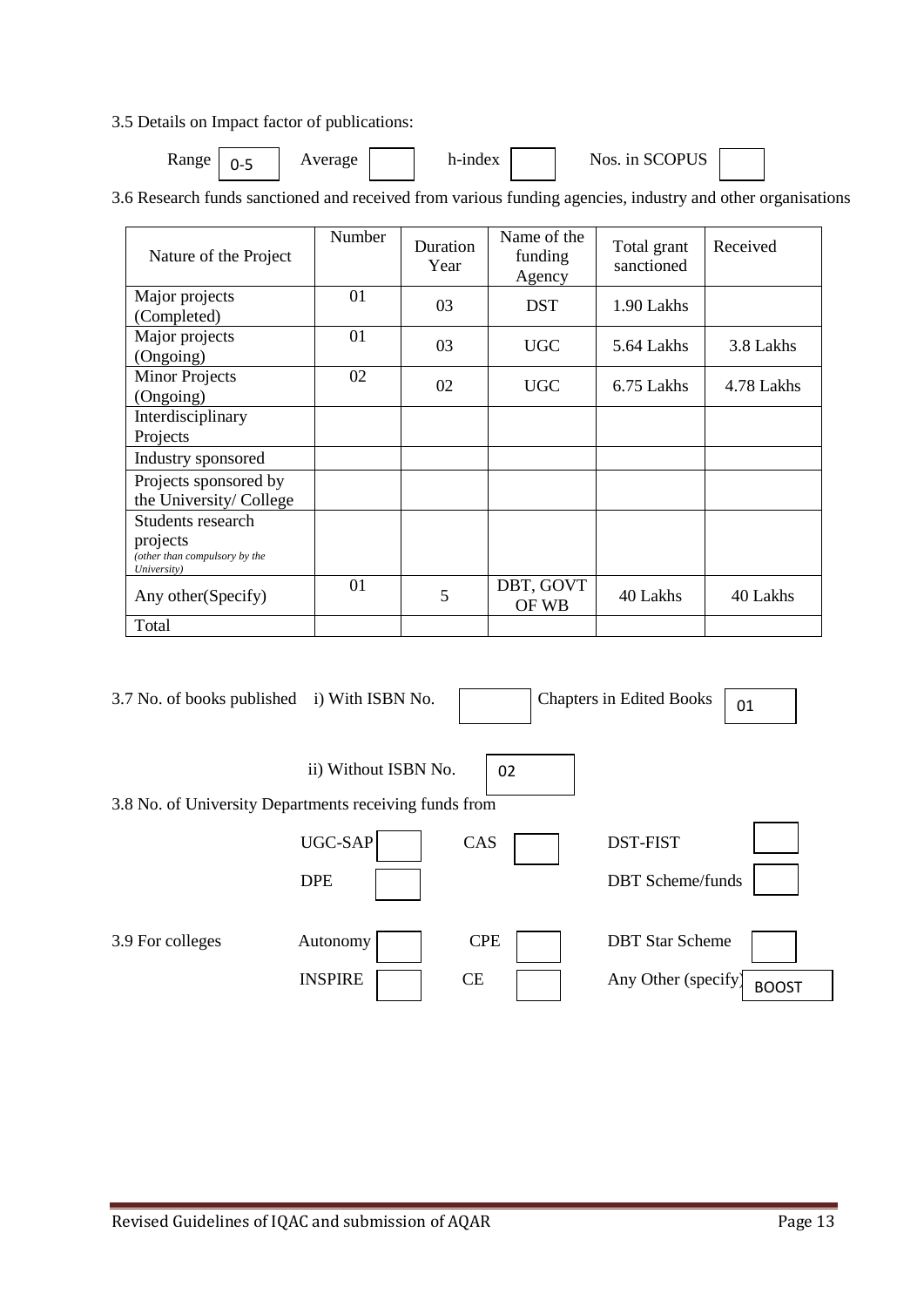3.10 Revenue generated through consultancy

Nil

3.11 No. of conferences organized by the Institution

| Level      | International   National   State |  | Univ. | College |
|------------|----------------------------------|--|-------|---------|
| Number     |                                  |  |       | 04      |
| Sponsoring |                                  |  |       |         |
| agencies   |                                  |  |       | College |

- 3.12 No. of faculty served as experts, chairpersons or resource persons: 01
- 3.13 No. of collaborations International National 01 Any other  $\begin{array}{|c|c|}$  01

Nil

- 3.14 No. of linkages created during this year
- 3.15 Total budget for research for current year in lakhs : NA

| From Funding agency | From Management of University/College |  |
|---------------------|---------------------------------------|--|
| `otal               |                                       |  |

3.16 No. of patents received this year

| Type of Patent |         | Number |
|----------------|---------|--------|
| National       | Applied | Ni1    |
|                | Granted |        |
| International  | Applied |        |
|                | Granted |        |
|                | Applied |        |
| Commercialised | Granted |        |

3.17 No. of research awards/ recognitions received by faculty and research fellows Of the institute in the year: Nil

| Total   International   National   State   University   Dist   College |  |  |  |
|------------------------------------------------------------------------|--|--|--|
|                                                                        |  |  |  |

3.18 No. of faculty from the Institution who are Ph. D. Guides and students registered under them

| 4 |
|---|
| 7 |

\* As our institution is an undergraduate institution the teachers cannot independently guide the research scholars. They guide the research scholars of other Post Graduate or Research Institutions and guide the students in collaboration with the research guides of those Institutions under which the students registrar themselves for Ph.D.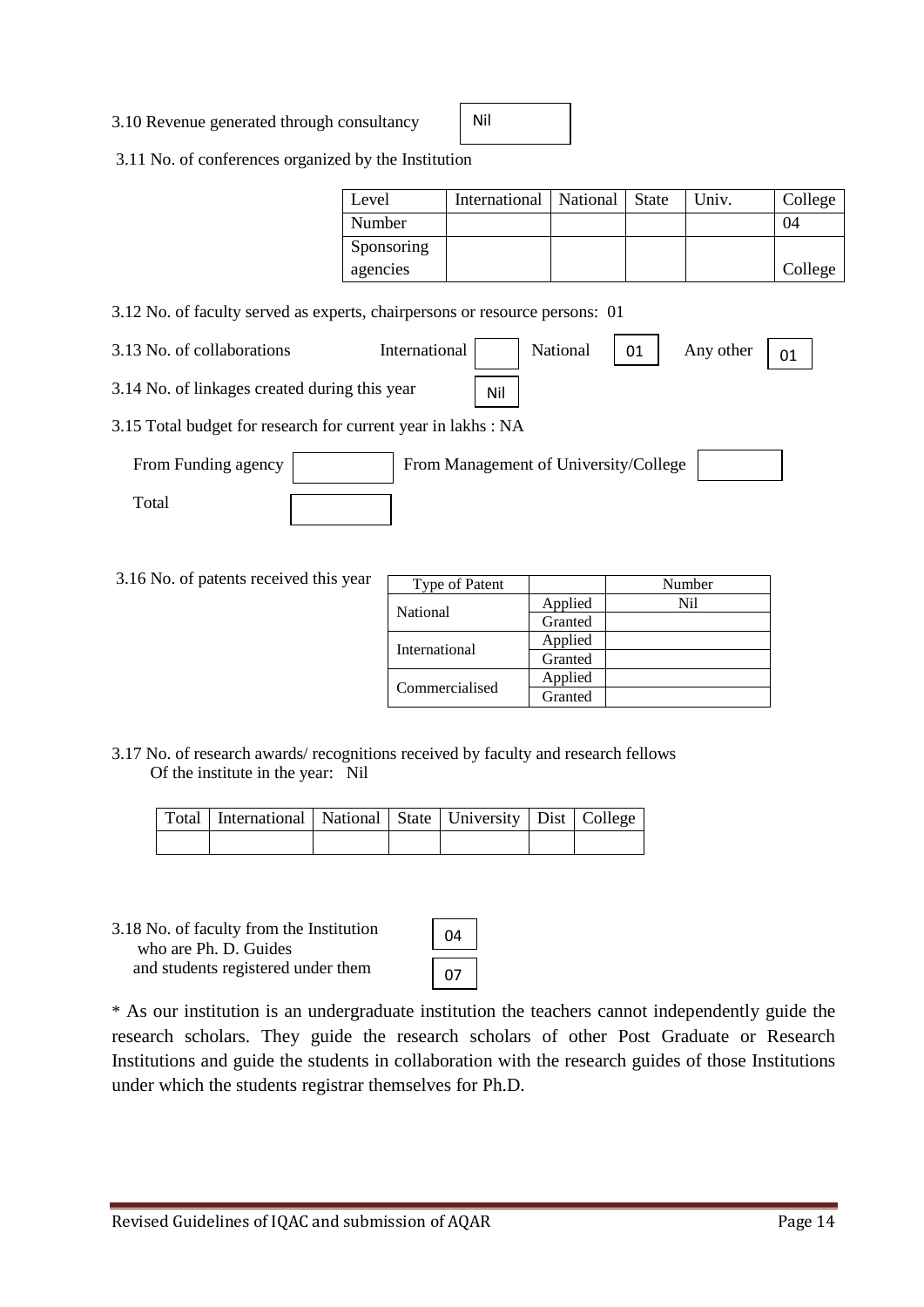|                                                                             | 3.19 No. of Ph.D. awarded by faculty from the Institution                                                  |                                                                                   | <b>NA</b> |                                           |  |
|-----------------------------------------------------------------------------|------------------------------------------------------------------------------------------------------------|-----------------------------------------------------------------------------------|-----------|-------------------------------------------|--|
| <b>JRF</b>                                                                  | 3.20 No. of Research scholars receiving the Fellowships (Newly enrolled + existing ones): NA<br><b>SRF</b> | <b>Project Fellows</b>                                                            |           | Any other                                 |  |
| 3.21 No. of students Participated in NSS events:                            |                                                                                                            | University /College level<br>National level                                       |           | State level<br>100<br>International level |  |
|                                                                             | 3.22 No. of students participated in NCC events:                                                           |                                                                                   |           |                                           |  |
|                                                                             |                                                                                                            | University/College level<br>National level                                        |           | State level<br>320<br>International level |  |
| 3.23 No. of Awards won in NSS:                                              |                                                                                                            |                                                                                   |           |                                           |  |
|                                                                             |                                                                                                            | University level<br>National level                                                |           | State level<br>International level        |  |
| 3.24 No. of Awards won in NCC:                                              |                                                                                                            |                                                                                   |           |                                           |  |
|                                                                             |                                                                                                            | University level<br>National level<br>Sub divisional Level: 01<br>Local Level: 02 |           | State level<br>International level        |  |
|                                                                             |                                                                                                            |                                                                                   |           |                                           |  |
| 3.25 No. of Extension activities organized<br>University forum<br>$\rm NCC$ | College forum<br><b>NSS</b><br>02                                                                          | 04                                                                                |           | Any other                                 |  |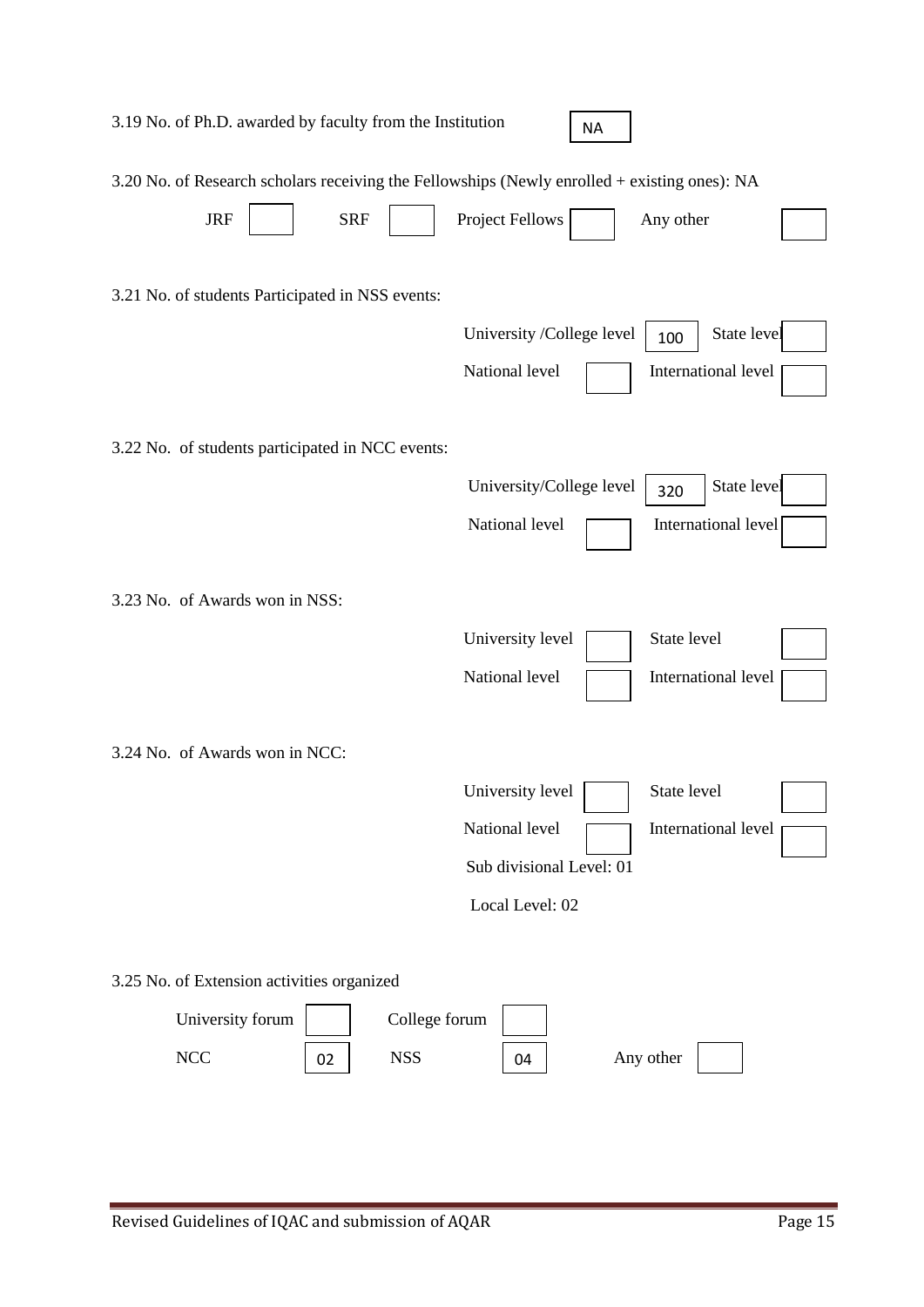3.26 Major Activities during the year in the sphere of extension activities and Institutional Social Responsibility:

Extension Activities:

- i) Reconstruction of village roads and a bridge in Kaijuri, the adopted village near the college
- ii) Face lifting of the village playground
- iii) Health-awareness program in the adjacent area of the college
- iv) Running Evening School with the children of the adjacent area of the college
- v) Organizing Yoga & meditation classes for the students and the staff
- vi) Organizing educational tour for the students
- vii) 92 students participated in International Yoga Day Meditation held at Rabindra Sorovar Stadium on 21<sup>st</sup> June, 2015.
- viii) College also observed International Yoga Day in the campus where students, teachers and non-teaching staff participated.

Social Responsibility:

- i) Rally to create social awareness regarding child abuse, alcohol and drug addiction
- ii) Seminar on AIDS
- iii) Seminar on the significance of Mother Tongue day
- iv) Counselling and motivation session for the slow learners & students coming from problematic background.

# **Criterion – IV**

# **4. Infrastructure and Learning Resources**

4.1 Details of increase in infrastructure facilities:

| Facilities                                                                                          | Existing          | Newly<br>created | Source of Fund   | Total |
|-----------------------------------------------------------------------------------------------------|-------------------|------------------|------------------|-------|
| Campus area                                                                                         | 6100<br>sq.Metres | nil              |                  |       |
| Class rooms                                                                                         | 24                |                  |                  | 24    |
| Laboratories                                                                                        | 15                | 01               | DBT, Govt of W.B | 16    |
| <b>Seminar Halls</b>                                                                                | 02                | 01               | UGC & College    |       |
| No.<br>of<br>equipments<br>important<br>purchased $(\geq 1$ -0 lakh)<br>during the<br>current year. | 29                |                  | UGC & College    |       |
| Value of the equipment purchased<br>during the year (Rs. in Lakhs)                                  | 2,72,427/         |                  |                  |       |
| Others                                                                                              |                   |                  |                  |       |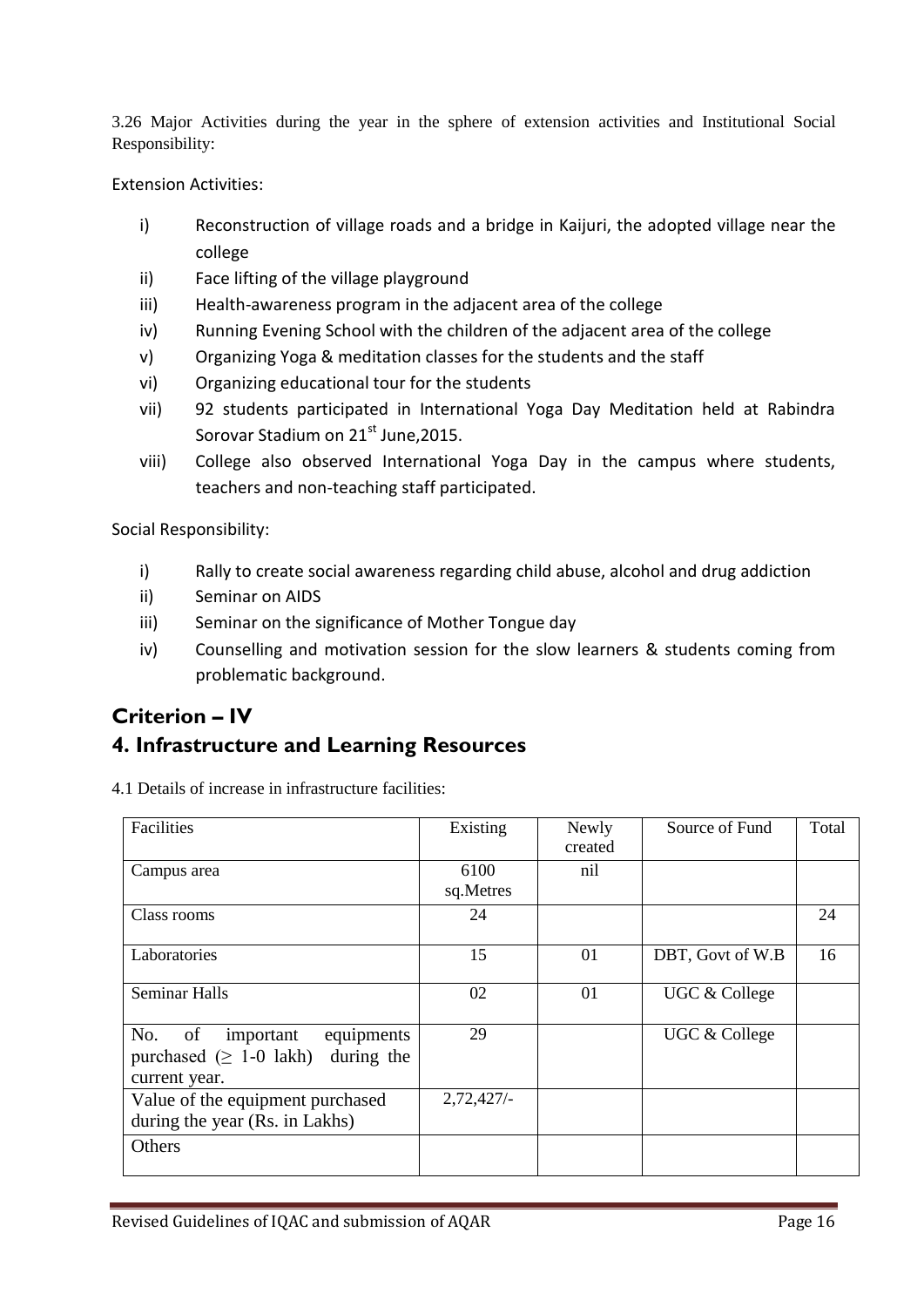4.2 Computerization of administration and library

# (A) **Computarization of Administration**

(i) Preparation of Salary Bill by KOSA software introduced by W.B. Govt. and payment through E-pradan.

- (ii) Online Admission and Registration as well as online payment to the bank.
- (iii) Students' Data-base regarding admission, result etc.
- (iv) Sending information to faculty members and students through mass SMS.

# (B) **Computerization of Library**

- (i) Introduced ENLIST since 2012 for online search for E-journal.
- (ii) Introduced OPAC (Online Public Access Catalouge) since 2014 January.

# 4.3 Library services:

|                         | Existing |          |         | Newly added | Total  |           |  |
|-------------------------|----------|----------|---------|-------------|--------|-----------|--|
|                         | No.      | Value    | No.     | Value       | No.    | Value     |  |
| <b>Text Books</b>       | 10,989   | Rs.      | 788 in  | Rs.         | 11,777 | Rs.       |  |
|                         | (since   | 16,42896 | 2014-15 | 91,245      |        | 17,34,141 |  |
|                         | April    |          | session |             |        |           |  |
|                         | 2000)    |          |         |             |        |           |  |
| Reference Books         |          |          |         |             |        |           |  |
| e-Books                 |          |          |         |             |        |           |  |
| Journals                | 27       | 38,435*  |         |             |        |           |  |
| e-Journals              |          |          |         |             |        |           |  |
| <b>Digital Database</b> |          |          |         |             |        |           |  |
| CD & Video              |          |          |         |             |        |           |  |
| Others (specify)        |          |          |         |             |        |           |  |

\*Only 10% books are reference books. As most of our students come from BPL class we have to purchase plenty of Text books. This year no new journal has been subscribed.

4.4 Technology up gradation (overall)

|          | Total<br>Computers | Computer<br>Labs | Internet | <b>Browsing</b><br>Centres | Computer<br>Centres | Office | Depart-<br>ments | Others |
|----------|--------------------|------------------|----------|----------------------------|---------------------|--------|------------------|--------|
| Existing | 48                 | 10               | 10       |                            | 08                  | 07     | 22               | 01     |
| Added    | 15                 |                  |          |                            |                     | 09     | 06               |        |
| Total    | 63                 |                  |          |                            |                     | 16     | 28               | 01     |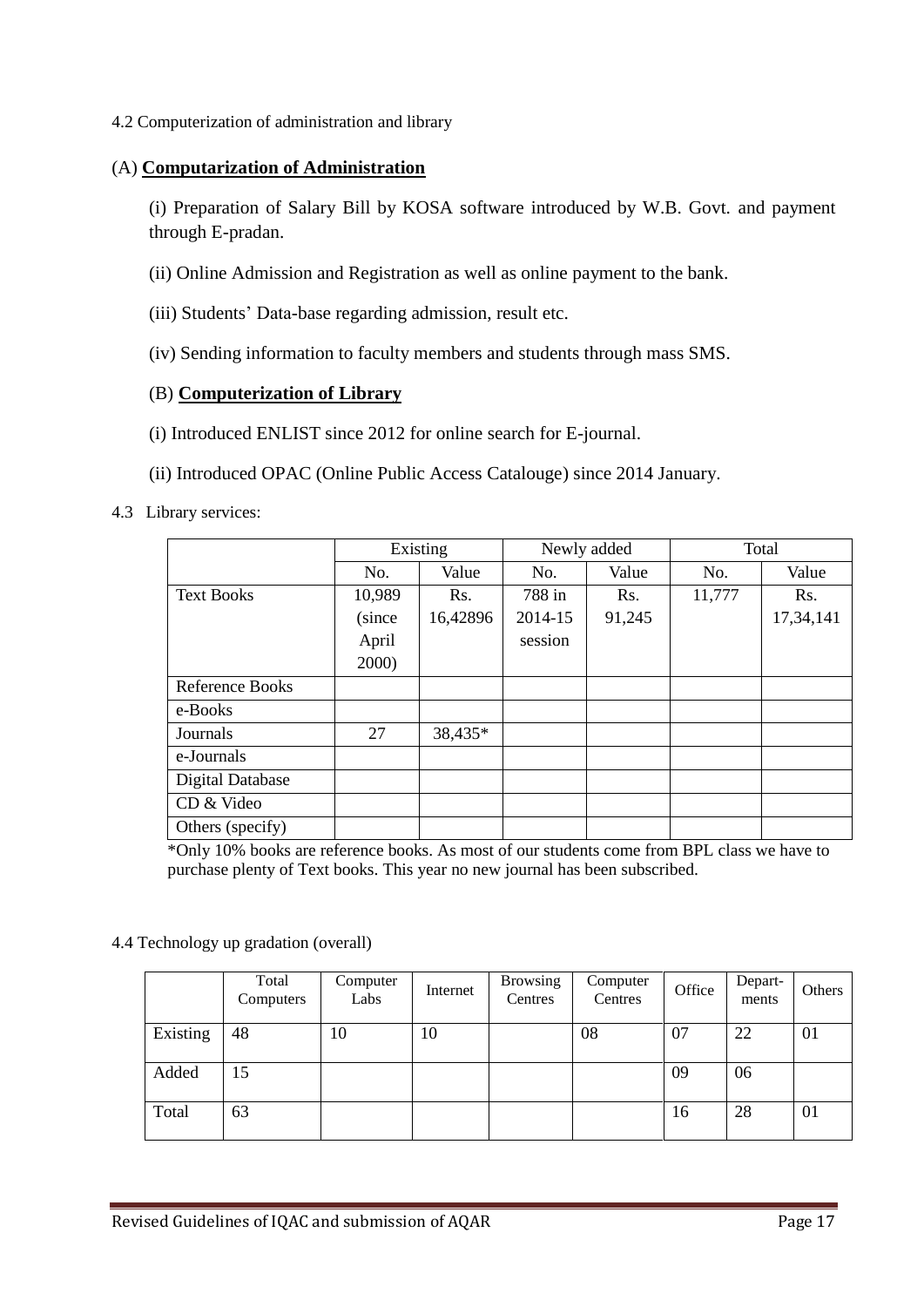4.5 Computer, Internet access, training to teachers and students and any other programme for technology upgradation (Networking, e-Governance etc.)

1) This year 30 students of our college have been given computer training by the Computer Centre inside of college campus under subsidized rate.

2) Calcutta University organized a training on E-governance where Dr. Sibsankar Das,Assistant Professor of Mathematics Department and Sujauddin Ahmed, the Computer Consultant of our institution joined.

| i) ICT                                   | 69,000   |
|------------------------------------------|----------|
| ii) Campus Infrastructure and facilities | 90,000   |
| iii) Equipments                          | 4,15,024 |
| iv) Others                               | 1,36,800 |
|                                          |          |
| Total:                                   | 7,10,324 |

4.6Amount spent on maintenance in lakhs : (2014-15 session)

# **Criterion – V 5. Student Support and Progression**

5.1 Contribution of IQAC in enhancing awareness about Student Support Services

Awareness regarding Student Support System like, Counselling Cell, Placement Cell, Financial Aid Cell, Grievance Redress Cell etc is brought through

.Department and college notice board

.Display board in the Library

.Mass SMS to the students

.Student Council and Student Forum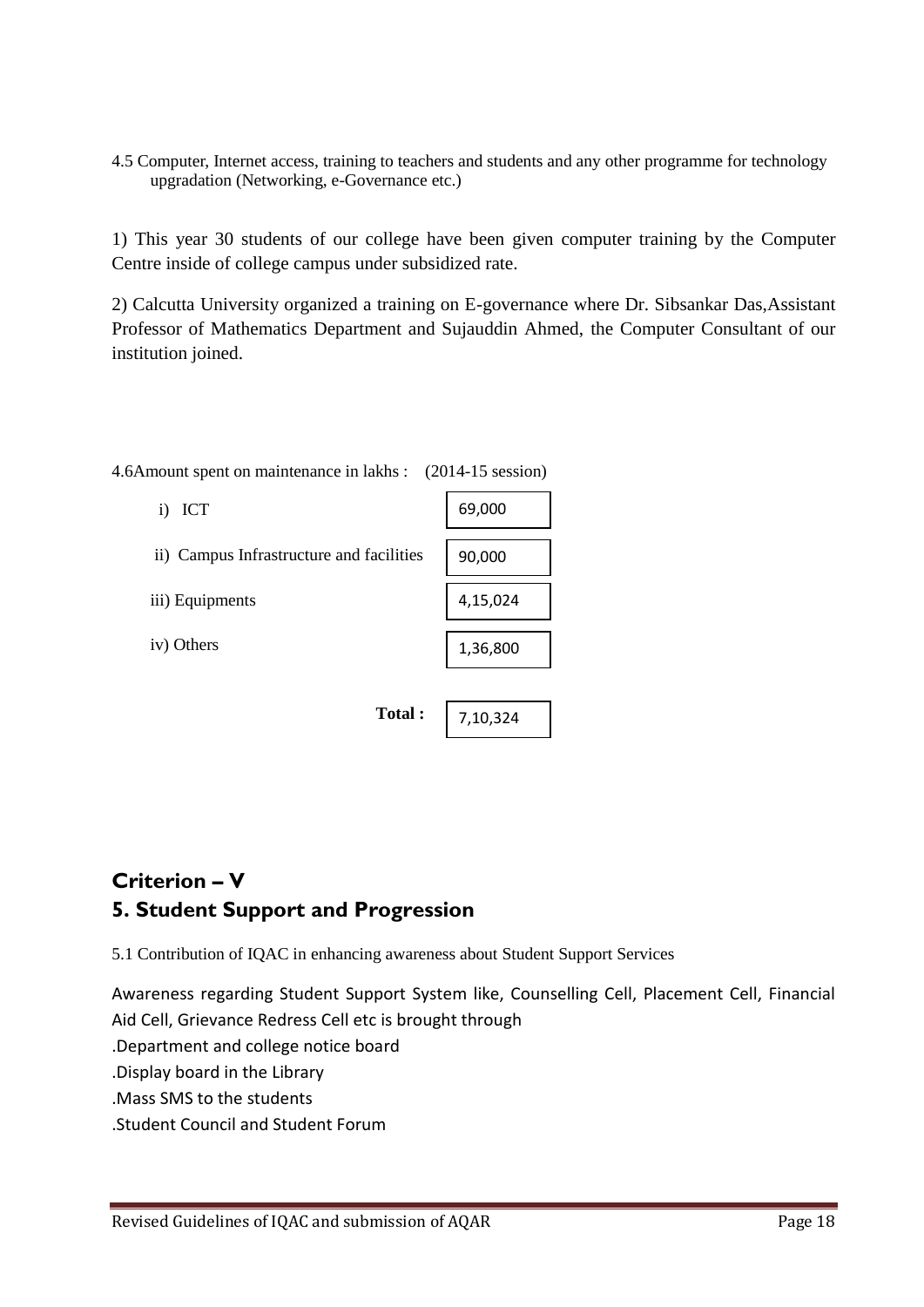5.2 Efforts made by the institution for tracking the progression

Institution tracks the progression by considering

.Feedback from students

.Yearly reports regarding the functioning of the cells providing student support system



| Last Year |                   |  |        |                          | This Year |      |    |  |     |                                                    |       |
|-----------|-------------------|--|--------|--------------------------|-----------|------|----|--|-----|----------------------------------------------------|-------|
| General   | SC.               |  | ST OBC | Physically<br>Challenged | Total     |      |    |  |     | General   SC   ST   OBC   Physically<br>Challenged | Total |
| 4935      | $1469$   13   460 |  |        | 18                       | 6895      | 5440 | 46 |  | 547 | 43                                                 | 7587  |

Demand ratio 1:5 Dropout % 3

5.4 Details of student support mechanism for coaching for competitive examinations (If any)

In collaboration with Employment Exchange, Uluberia, College has organized the following training courses for the students:

| <b>NAME OF THE COURSE</b>                                                              | <b>DURATION OF TRAINING</b> | <b>NO. OF BENEFICIARIES</b> |
|----------------------------------------------------------------------------------------|-----------------------------|-----------------------------|
| Coaching for SSC Exam for                                                              | $03.08.2014 - 14.08.2014$   | 40                          |
| <b>Secondary School</b>                                                                |                             |                             |
| Coaching for SSC Exam for                                                              | $01.09.2014 - 05.09.2014$   | 40                          |
| Clerkship                                                                              |                             |                             |
| P.S.C. coaching for Entry in                                                           | $08.12.2014 - 12.12.2014$   | 41                          |
| Service                                                                                |                             |                             |
| Coaching for SSC Combined                                                              | $16.02.2015 - 20.02.2015$   | 40                          |
| Graduate Level Exam<br>$\mathbf{v}$ and $\mathbf{v}$ and $\mathbf{v}$ and $\mathbf{v}$ |                             |                             |

No. of students beneficiaries

121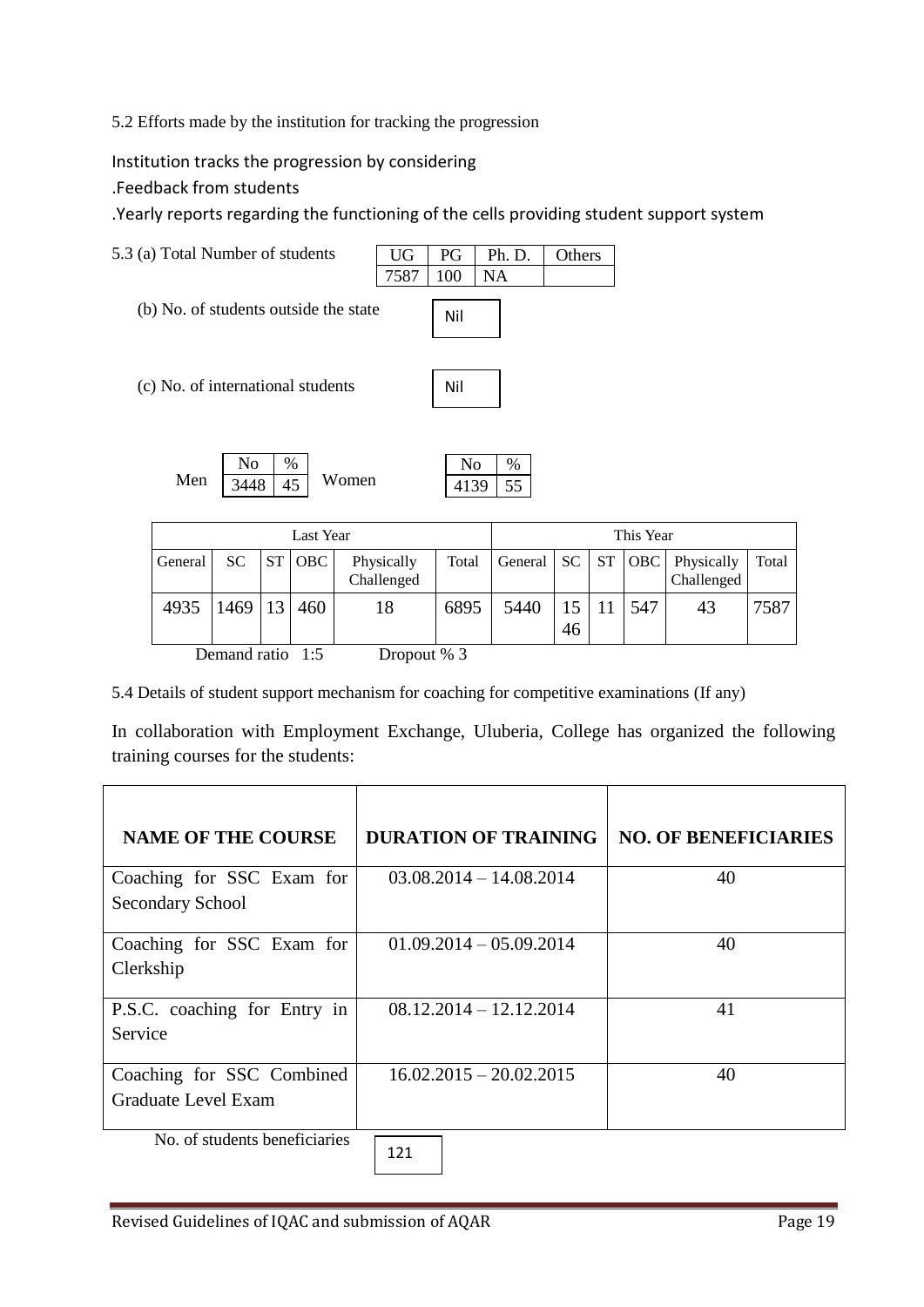5.5 No. of students qualified in these examinations



5.6 Details of student counselling and career guidance

There is a Counselling and Career Guidance Cell in our college. The departmental teachers also counsel their students throughout the year. Seminars are also arranged on career guidance and special training courses are arranged in collaboration with CMI.

See Annexure 2

No. of students benefitted



5.7 Details of campus placement: Nil

| On campus                             |                                    |                                     | <b>Off Campus</b>         |
|---------------------------------------|------------------------------------|-------------------------------------|---------------------------|
| Number of<br>Organizations<br>Visited | Number of Students<br>Participated | Number of<br><b>Students Placed</b> | Number of Students Placed |
|                                       |                                    |                                     |                           |

5.8 Details of gender sensitization programmes

College cannot arrange any such program this year.

#### 5.9 Students Activities

5.9.1 No. of students participated in Sports, Games and other events

| State/ University level                         | 10 | National level | International level |  |
|-------------------------------------------------|----|----------------|---------------------|--|
| No. of students participated in cultural events |    |                |                     |  |
| State/ University level                         | 2  | National level | International level |  |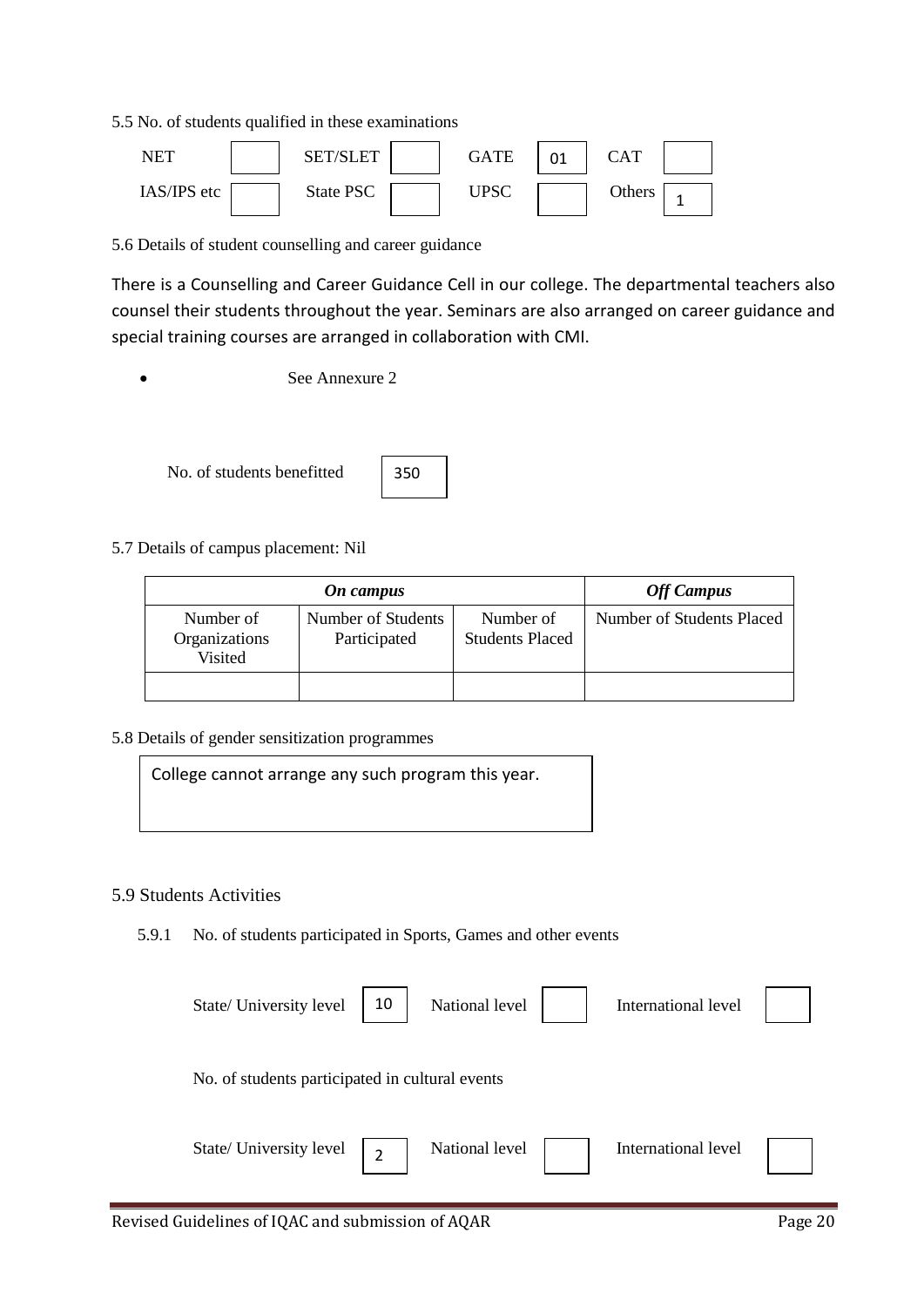#### 5.9.2 No. of medals /awards won by students in Sports, Games and other events

| Sports: State/University level   12   | National level | International level |  |
|---------------------------------------|----------------|---------------------|--|
| Cultural: State/ University level   1 | National level | International level |  |

#### 5.10 Scholarships and Financial Support

|                                                                                        | Number of<br>students | Amount   |
|----------------------------------------------------------------------------------------|-----------------------|----------|
| Financial support from institution                                                     | 548                   | 3,27,635 |
| Financial support from government                                                      | 400                   | $\ast$   |
| Financial support from other sources                                                   |                       |          |
| received<br><b>Number</b><br>of students<br>who<br>International/National recognitions |                       |          |

\* Total amount cannot be mentioned as the amount is directly credited to the students' individual Bank Account through NEFT.

5.11 Student organised / initiatives

| Fairs | : State/University level $\vert$    | National level | International level |  |
|-------|-------------------------------------|----------------|---------------------|--|
|       | Exhibition: State/ University level | National level | International level |  |

The Students' Union takes initiatives in organizing General Assemblies to commemorate special events in the college and celebration of National and Religious Festivals. It plays vital role in conducting various cultural and talent oriented programs (Quiz, Debate, Music Competition etc). It also takes initiatives to publish college magazine where students contribute their creative writings.

5.12 No. of social initiatives undertaken by the students

06

5.13 Major grievances of students (if any) redressed:

The basic amenities were improved as per request of the students which includes more toilets for boy students, improved canteen facilities and space for cycle stand.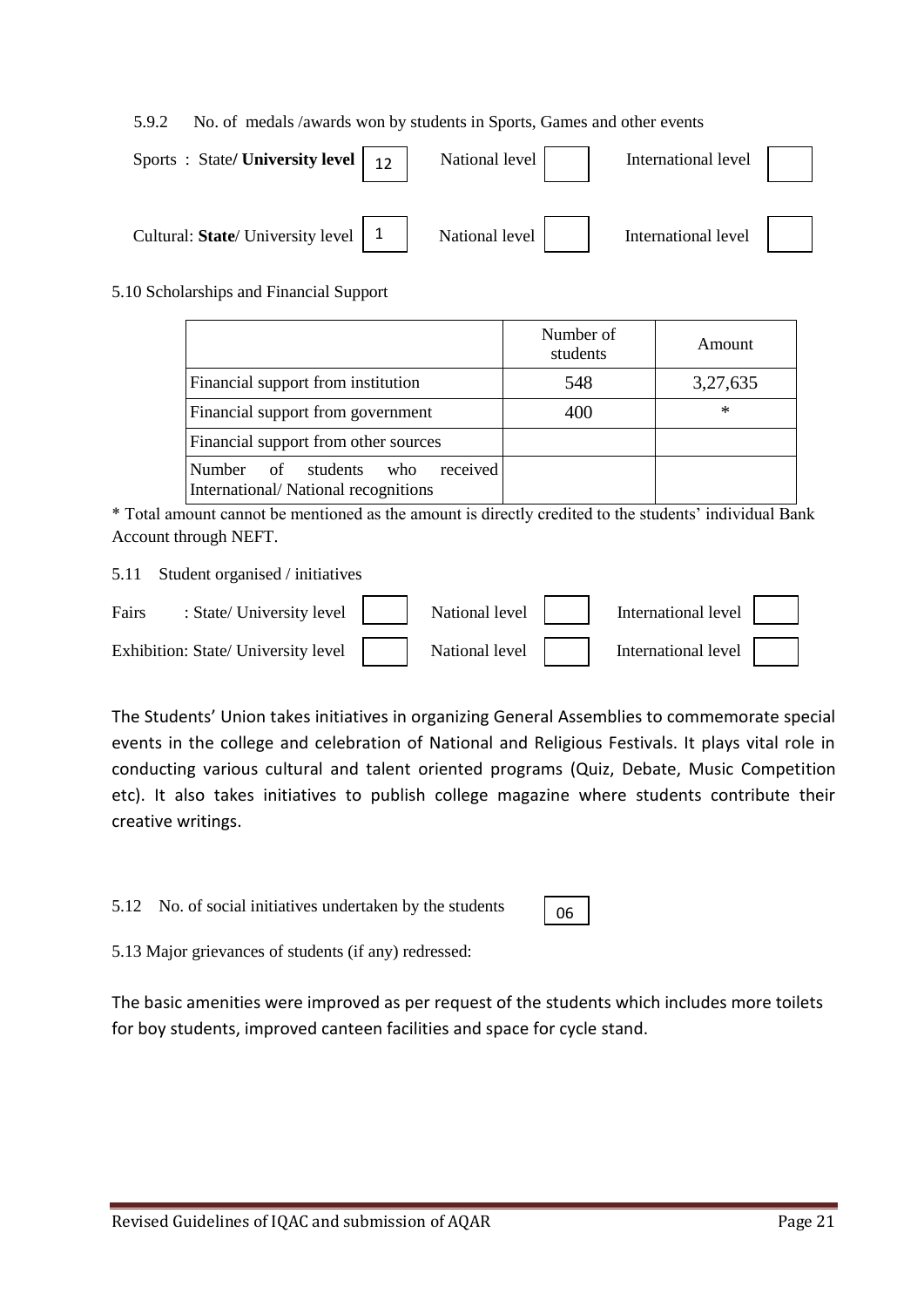# **Criterion – VI**

# **6. Governance, Leadership and Management**

6.1 State the Vision and Mission of the institution

 The vision of this institute is to excel in academic arena and enlighten the students to face the challenges of the ever changing world.

The mission of the Institute is to strive to redefine the general education relevant to society's emerging needs and teach its future citizen regarding the spirit of national integrity, a vital ingredient for the development of our beloved country.

6.2 Does the Institution has a management Information System : Yes

Already existing Information System is upgraded and MIS system is established in the college for better performance.

6.3 Quality improvement strategies adopted by the institution for each of the following:

6.3.1 Curriculum Development

We have no scope for curriculum development except the suggestions given by some faculty members participating in the meetings conducted by the Mother University.

6.3.2 Teaching and Learning

Quality improvement in teaching learning process is made by constant monitoring through Academic Subcommittee and IQAC.

6.3.3 Examination and Evaluation

Final year exam is conducted by the university .Besides pre-final tests, college takes mid-term tests and class tests. Surprise tests are also taken.

6.3.4 Research and Development

Ours is an undergraduate institution so there is no scope for engaging students in research work but the faculty members try to coach the students of Honours departments in such a way so that they can be oriented towards research activities.

6.3.5 Library, ICT and physical infrastructure / instrumentation

College Introduced Wi-Fi connection in this year. Open access system has been introduced from January 2014.

6.3.6 Human Resource Management

College Organizes skill oriented programmes, workshops, seminars in-campus and off-campus interviews for students.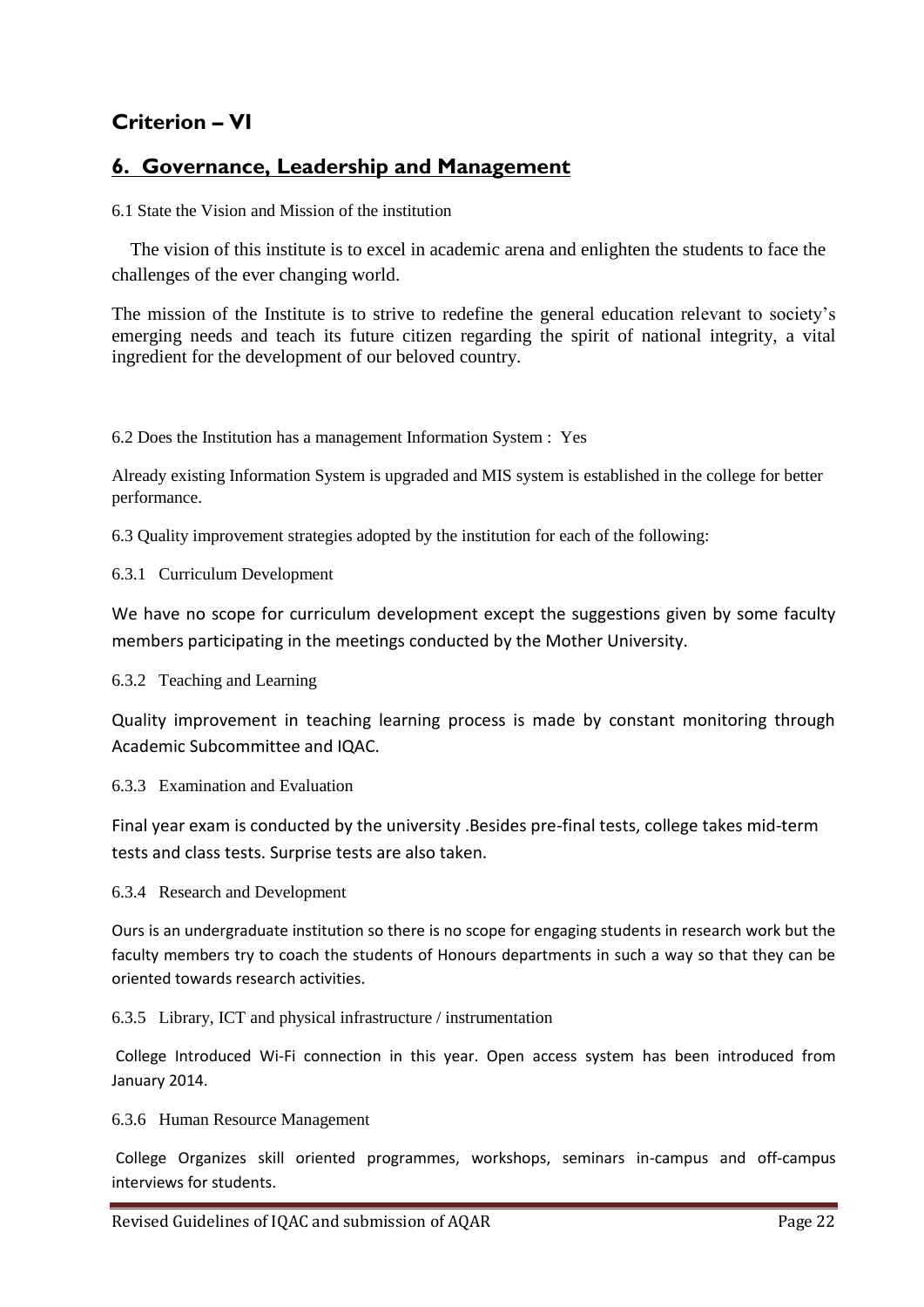#### 6.3.7 Faculty and Staff recruitment

College cannot recruit Faculty and Staff in substsntative post but guest faculty and casual staff or staff on daily wage basis is appointed by the college according to the need. This year one casual staff and two staffs on daily wage basis have been recruited by the college.

6.3.8 Industry Interaction / Collaboration

. We have MOU with CMI (Consultant Management Incorporate Private Limited). In June 2015 we have made MOU with Orion for giving skill development training to the students under Dindayal Upadhyayay Project ( Govt. of India).

#### 6.3.9 Admission of Students

College strictly adheres to the norms of the State Government and Calcutta University. Online Admission Process has been introduced from the Academic year 2013-14. This year on-line Admission Process is introduced in B.Ed. Course also.

#### 6.4 Welfare schemes for

Teaching – one day outing for staff sponsored by management

Non-teaching – loan facility, one day outing for staff sponsored by management

Students – Book Bank, financial support to deserving students, counselling, celebrations of Teachers' Day and children Day, celebration for good performances of the students in Final Exam.

6.5 Total corpus fund generated

4,000000(A pprox)

6.6 Whether annual financial audit has been done Yes  $\vert$  Yes  $\vert$  No

Yes

6.7 Whether Academic and Administrative Audit (AAA) has been done?

| Audit Type     | External |            | Internal |           |
|----------------|----------|------------|----------|-----------|
|                | Yes/No   | Agency     | Yes/No   | Authority |
| Academic       | No       |            | Yes      | GВ        |
| Administrative | ves      | State Gov. | Yes      | GВ        |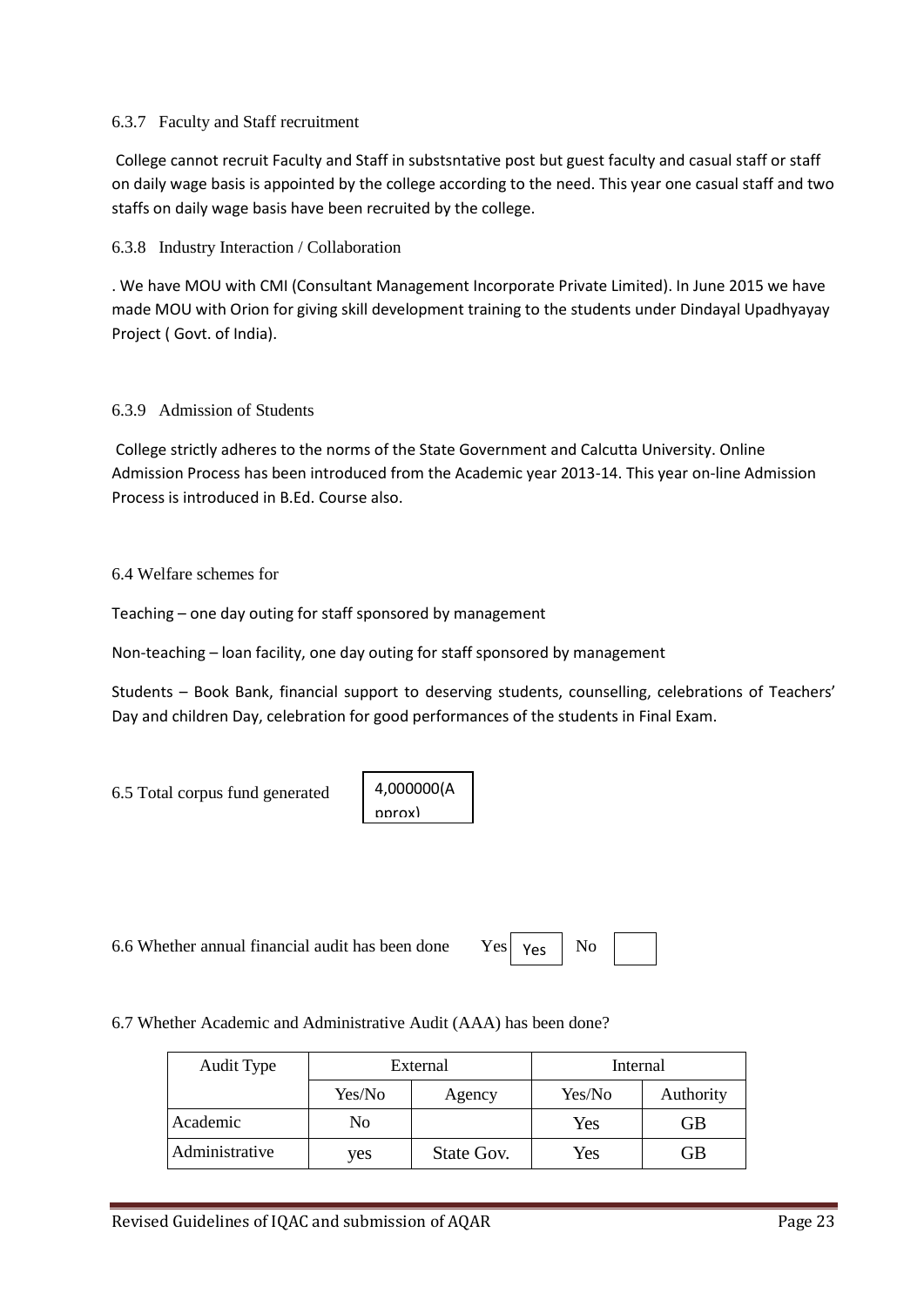6.8 Does the University/ Autonomous College declares results within 30 days? NA

|            | For UG Programmes | $Yes \mid No \mid$                                                                      |  |
|------------|-------------------|-----------------------------------------------------------------------------------------|--|
|            | For PG Programmes | Yes No                                                                                  |  |
|            |                   | 6.9 What efforts are made by the University/Autonomous College for Examination Reforms? |  |
| <b>RTA</b> |                   |                                                                                         |  |

6.10 What efforts are made by the University to promote autonomy in the affiliated/constituent colleges?

NA

NA

#### 6.11 Activities and support from the Alumni Association

Every year in collaboration with Alumni Association college organizes prize distribution ceremony for appreciating and encouraging the academic excellence of the students in their university exams. Some of the alumni of our college have contributed lumpsome money for giving financial support to the meritorious but financially weak students. Besides these, college exploits the expertise of some of its alumni in different fields.

6.12 Activities and support from the Parent – Teacher Association

We have no formal parent teacher association but every year IQAC arranges guardians' meeting to collect feedback from them in academic as well as in other spheres for the benefit of the institution.

6.13 Development programmes for support staff: Nil

6.14 Initiatives taken by the institution to make the campus eco-friendly

We have already installed Green Generator. We have also installed Water Harvesting System. College initiated to develop non-conventional energy resources by applying to install solar panel to the Department of Power and Non- Conventional Energy Sources, Govt. of West Bengal. Government has sanctioned our appeal.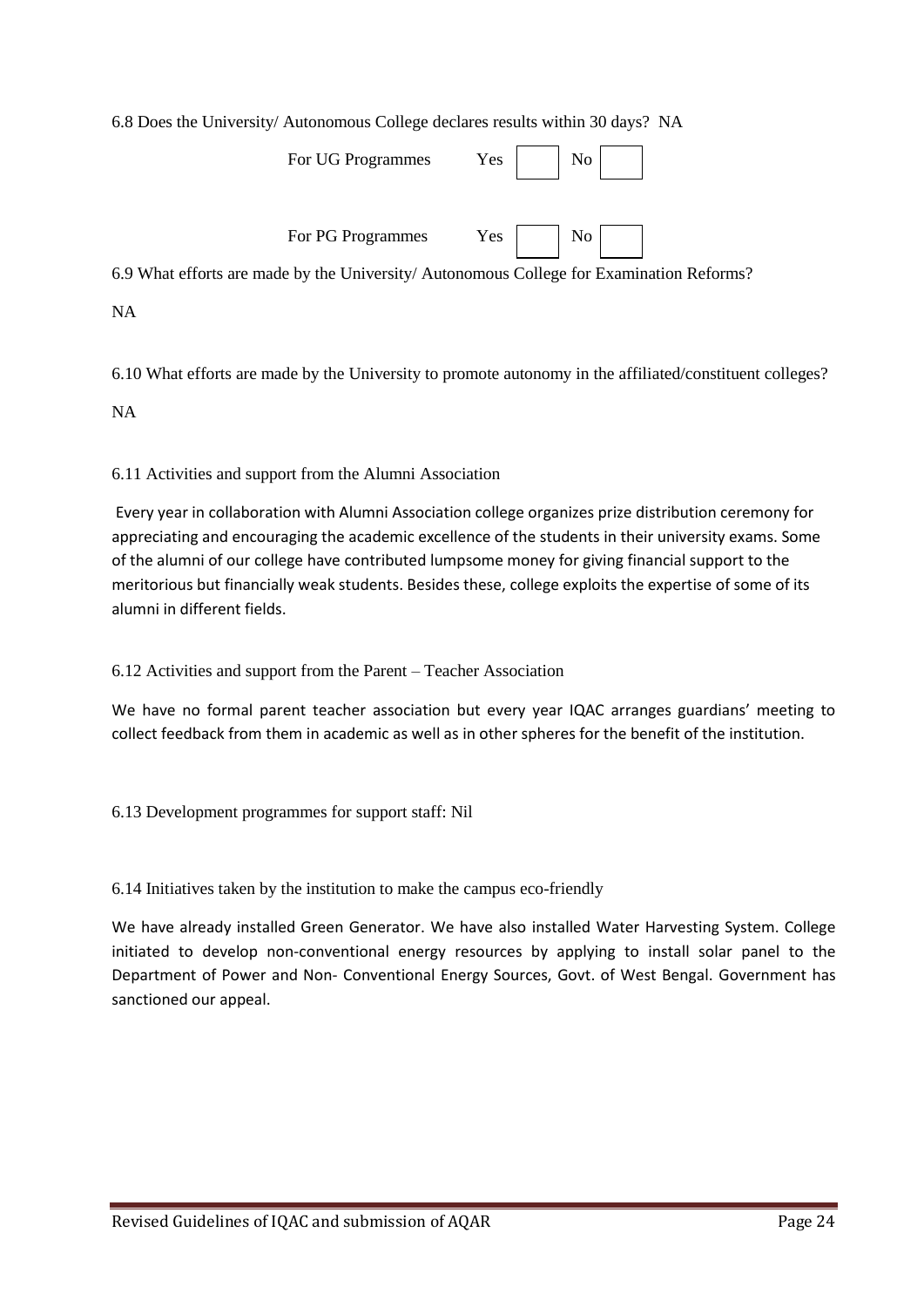# **Criterion – VII**

# **7. Innovations and Best Practices**

7.1 Innovations introduced during this academic year which have created a positive impact on the functioning of the institution. Give details.

This year college administration has introduced a new system in the process of controlling both the college as well as the university exams. A central committee has been formed which supervises on all the activities concerning examinations and to assist this committee some faculty members and nonteaching staff are entrusted with responsibilities to carry on the program smoothly. It has created a positive impact on the functioning of the institution.

7.2 Provide the Action Taken Report (ATR) based on the plan of action decided upon at the beginning of the year

The staff council (Principal, HODs, IQAC Team) conducted meeting to review the proposed annual plan for the previous year. Also Proposals are made regarding the annual plan for the new Academic Year 2015—16.

7.3 Give two Best Practices of the institution

i. Yoga classes for students and staff are arranged on regular basis.

ii. Karate has been introduced in our institution where the students especially the girl students are very much interested.

7.4 Contribution to environmental awareness / protection

- i. Environmental Studies A Compulsory Course for all students
	- ii. Plastic free campus and adjacent area of the college.
	- iii. Green and clean campus
- 7.5 Whether environmental audit was conducted? Yes **No**

7.6 Any other relevant information the institution wishes to add. (for example SWOT Analysis)

Due to the concerned involvement of the Governing Body President and the Head of the institution a positive environment has been created in the college which enables to inspire the students, their guardians and the teaching and non-teaching staff.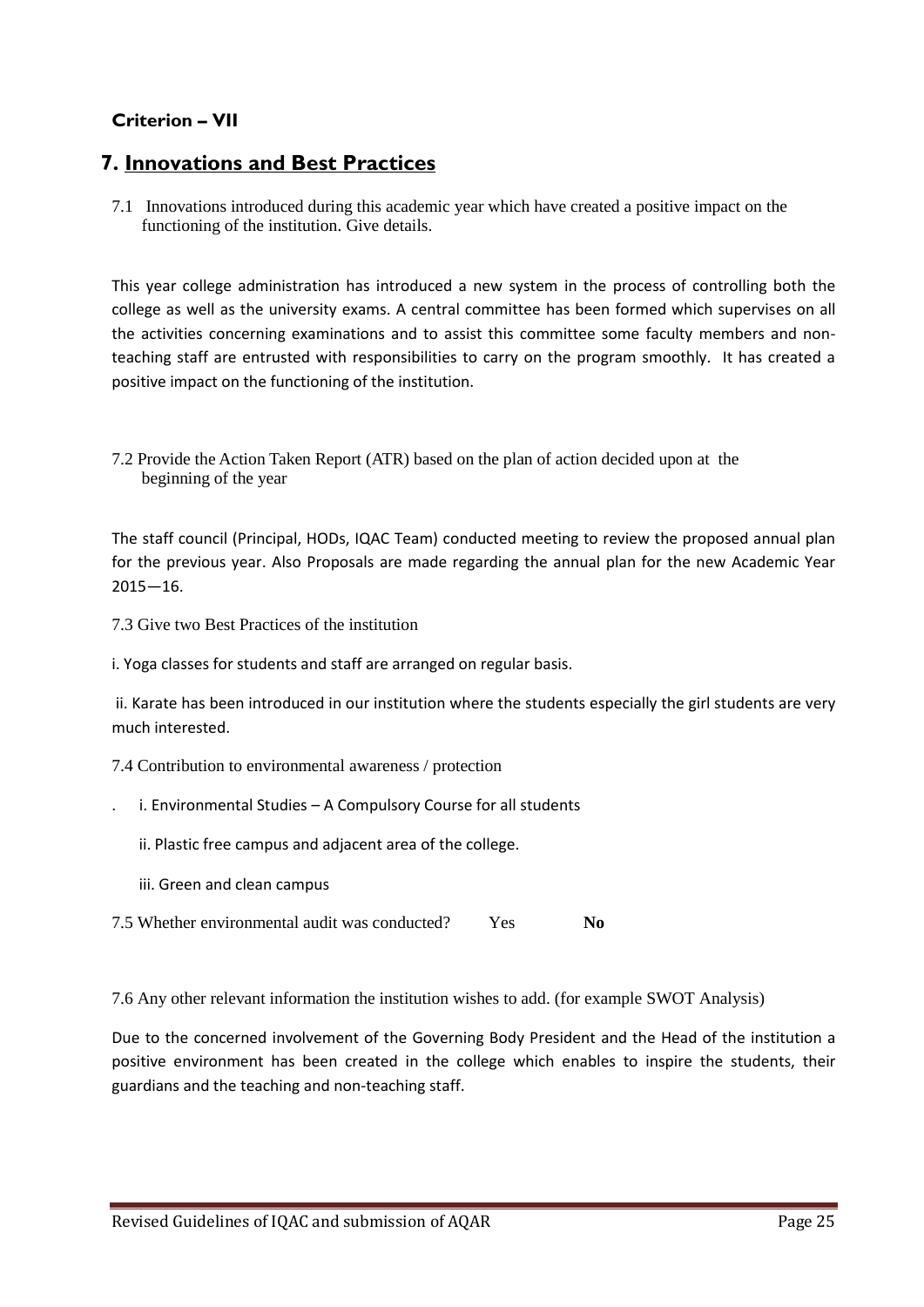# 8. **Plans of institution for next year**

- i. Renovation and up gradation of existing facilities
- ii. Introduction of skill development project

iii. Bringing new research project under BOOST involving students.

Aditi Bhattacharya

*Name* : Dr. Aditi Bhattacharya Mame : Dr. Debasish Pal

Delemont Cal

*Signature of the Coordinator, IQAC Signature of the Chairperson, IQAC*

# **Annexure-1**

*\_\_\_\_\_\_\_\_\_\_\_\_\_\_\_\_\_\_\_\_\_\_\_\_\_\_\_\_\_\_\_ \_\_\_\_\_\_\_\_\_\_\_\_\_\_\_\_\_\_\_\_\_\_\_\_\_\_\_\_\_\_\_* 

*\_\_\_\_\_\_\_\*\*\*\_\_\_\_\_\_\_*

# **Publications in International Journal**

# **Dr. Tapas Kumar Samanta, Dept. of Mathematics**

1. Balanced and Absorbing Soft Sets, S. Roy and T. K. Samanta, Journal of New Results in Science, Vol. 8, (2015), 36 – 46. http://jnrs.gop.edu.tr ISSN: 1304-7981

2. A few remarks on fuzzy soft continuous functions in fuzzy soft topological spaces, S. Roy and T. K. Samanta, Journal of New Theory, Vol. 3, (2015), 02 – 09. http://www.newtheory.org ISSN: 2149-1402

3. An Introduction to Fuzzy Soft Graph, Sumit Mohinta and T. K. Samanta, Mathematica Moravica Vol. 19-2 (2015), 35–48. www.moravica.ftn.kg.ac.rs ISSN 1450 – 5932.

4. Fzzy Soft Set Preference Relation, Jayanta Ghosh and T. K. Samanta, Journal of New Theory, Vol. 6, (2015), 01 – 19. http://www.newtheory.org ISSN: 2149-1402

5. Generalized Strong Intuitionstic Fuzzy Hypergraph, T. K. Samanta and Sumit Mohinta, Mathematica Moravica Vol. 18-1 (2014), 55–65. www.moravica.ftn.kg.ac.rs ISSN 1450 – 5932

6. The generalized Hyers-Ulam-Rassias stability of a quadratic functional equation in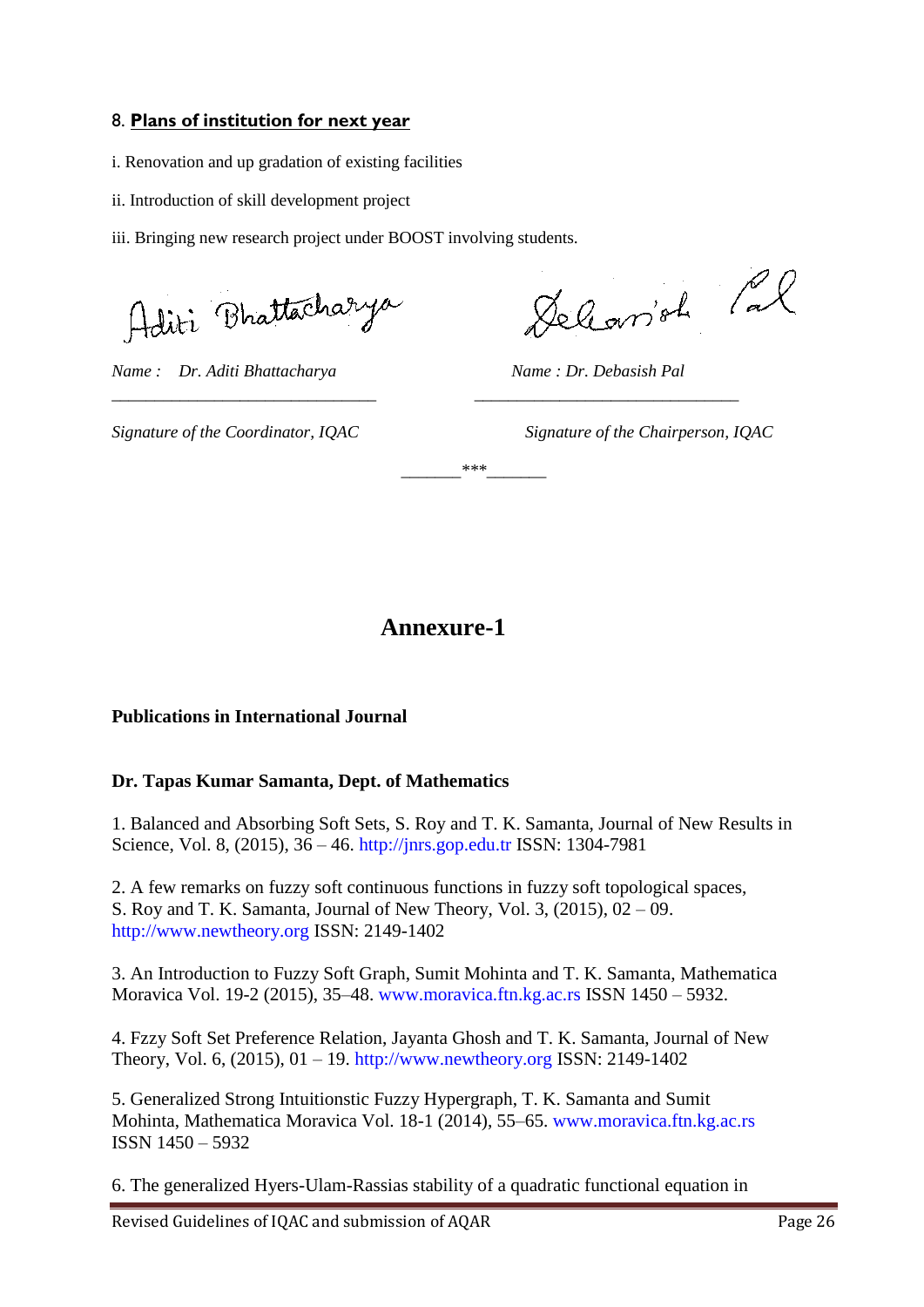fuzzy Banach spaces, N. Chandra Kayal, P. Mondal and T. K. Samanta, Journal of New Results in Science, Vol. 5, No. 5, (2014), 83 – 95. http://jnrs.gop.edu.tr ISSN: 1304-7981

7. A Note on a Soft Topological Space, S. Roy and T. K. Samanta, Punjab University Journal of Mathematics, Vol. 46, No.1, (2014) 19 24. ISSN 1016-2526

8. The Fuzzy Stability of a Pexiderized Functional Equation, N. Chandra Kayal, P. Mondal and T. K. Samanta, Mathematica Moravica Vol. 18, No. 2 (2014), 1–14, www.moravica.ftn.kg.ac.rs ISSN 1450 – 5932

# **Dr. Shibsankar Das, Dept. of Mathematics**

1.Analyzing Gene Expression and Codon Usage Bias in diverse Genome using a Variety of Models; Satyabroto Sau and **Sibsankar Das;** published in Current Bio-Informatic

**2.** Analyzing Gene Expression and Codon Usage Bias in Metallophaera Sedula ; Satyabroto Sau and **Sibsankar Das;** published in Bio-Informatic. Intell. Control 3,pp72-80, 2014.

# **Dr. Shyamal Kumar Sarkar, Dept of Chemistry**

1.Alcohol oxidation reactions catalyzed by ruthenium–carbonyl complexes of thioarylazoimidazoles , Shyamal Kumar Sarkar†,Mahendra Sekhar Jana, Tapan KumarMondal and Chittaranjan Sinha, Appl. Organometal. Chem. 2014, 28, 641–651

# **Dr. Sujay Ghosh, Dept. of Political Science.**

1.Citizenship in Practice:Poverty Reduction and Self-Help Group; Journal of Asian and African Studies, online publication in  $3<sup>rd</sup>$  July, 2013;Reprints by SAGE publication in 2014, http./www.sagepublication.com.

**2.** Learning from community:Agenda for citizenship education Sujay Ghosh**,** Education, Citizenship and Social Justice 2015, Vol. 10(1) 21–36

# **Dr. Chandra Das, Dept of Physics**

1.Projectile motion with quadratic damping in a constant gravitational field; **Chandra Das**, Dhiranjan Roy, Resonance, vol-19 pp446-465, 2014

# **Dr. Suparna Banerjee, Dept of Chemistry**

1. Synthetic Characterization of Heterobiometallic Complexes with Direct Cu-M Bonds (M=Cr, Mn, Co, Mo, Ru, w) Supported by N-Heterocyclic Carbene Ligands : A Toolkit for Cataclytic Reaction discovery; **Suparna Banerjee,** Malkanthi Karunananda, Sharereh Bagherzadeh, Upul Jayarathne……..; Inorganic Chemistry, October 2, 2014, 53 (20), pp 11307-11315.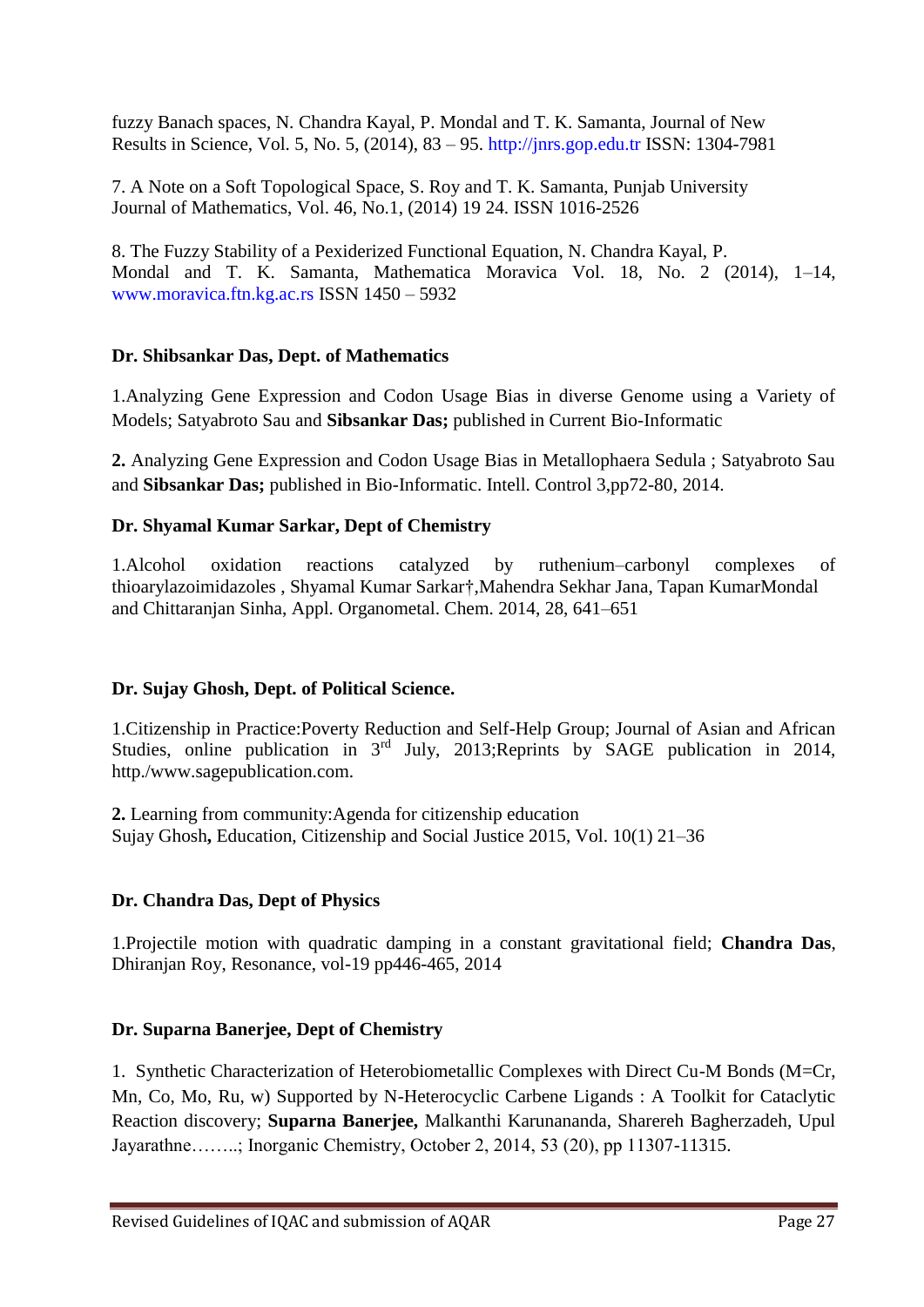#### **Tuhina Sarkar, Dept. of Political Science.**

1.NER—Myanmar Border Trade: emerging Issues and concerns; South Asian Journal of socio-Political Studies (SAJOSPS), ISSN 0972-4613 vol. 15 No.1 (July-Dec.2014,pp 37-42.

#### **Sri Kamalesh Das, Dept. of Physiology**

1. Practice of using metanil yellow as food colour to process food in unorganized sector of West Bengal- A case study, Nath, P.P., Sarkar,K.,Tarafder,P.,Mondal, M.,Das,K. and Paul, G:**International food Research Journal** 22(4):1424-1428(2015).

#### **Publication in National Journal**

#### Dr. Niloy Kundu, Dept of Zoology

1. Seasonal changes in fish assemblages and trophic guilds in selected interconnected rivers in eastern India, NiloyKundu, DebasisMazumdar and SumitHomechaudhuri, Indian Journal of Fisheries, 61(3): 35-44., 2014.

#### **Publication in Peer Reviewed Journal**

#### **Dr. Aditi Bhattacharya, Dept of Philosophy**

1. Consciousness as ‗Being-in-Time' and Consciousness as source of time, Jadavpur Journal of Philosophy, vol. 24 (No 1) 2014-15 ISSN-0975-6833 pp no.70-82.

# **Publication in Peer Reviewed Bi-Lingual Academic Journal of Uluberia College, "QUEST", ISSN 2319-2151**

#### 1.**Dr. Aditi Bhattacharya, Dept of Philosophy**

" Tagore's Gitaniali : A View Across Centenary"

#### 2.**Dr. Momotaj Begam, Dept of Bengali**

Sufibaad O Rabindranath-er Gitanjali Kabya

#### 3.**Dr. Subhamay Ghosh, Dept of Bengali**

Rabindra Natok ‗Bisorjon' : Prosongo Namkaran

#### 4.**Dr. Basanti Bhattacharya, Dept of Bengali**

Jiboner Naam Rupkatha

#### 5.**Soma Mandal, Dept of English**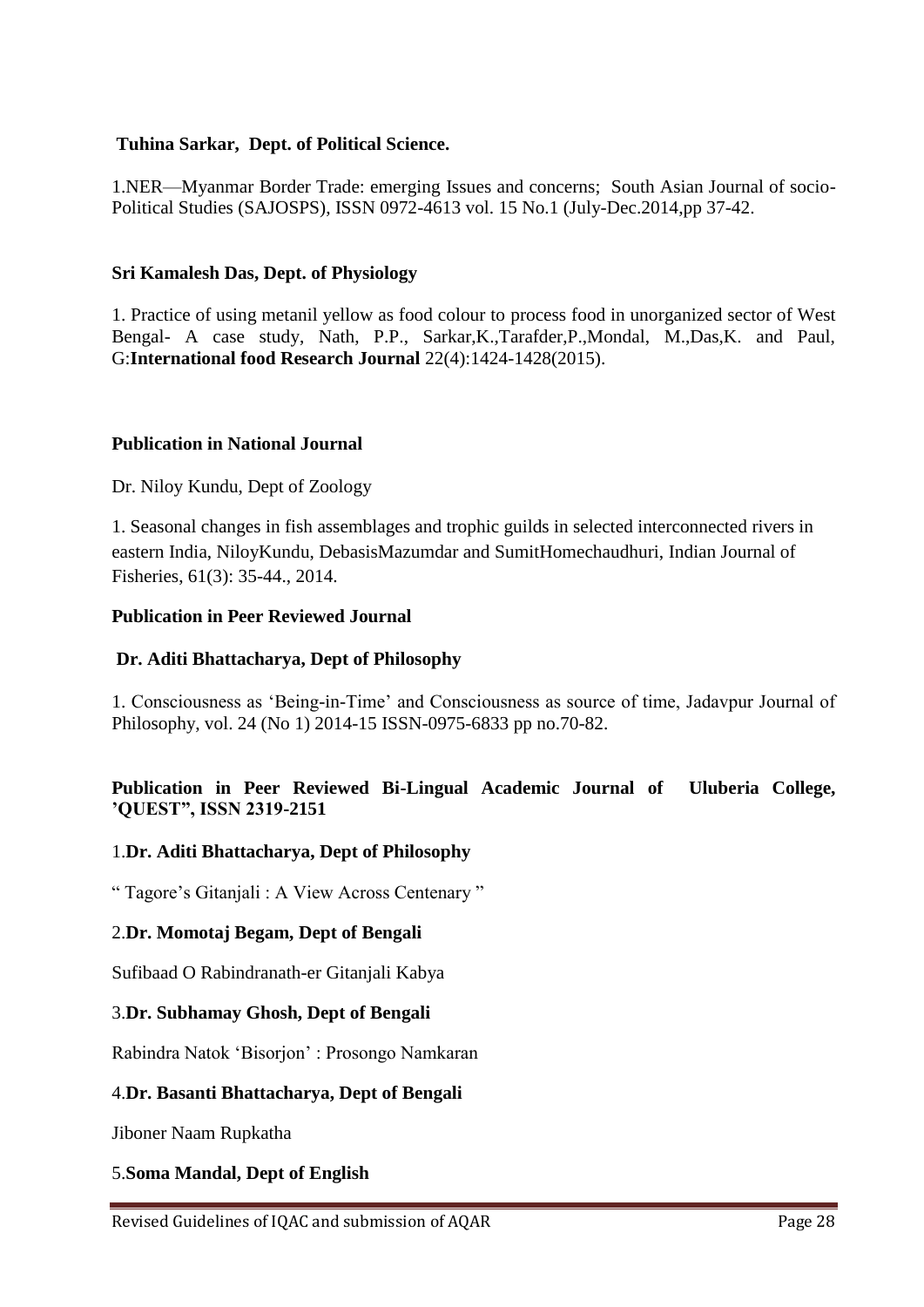Mother Nature and Her Children in Mahasweta Devi's *The Book of the Hunter*

# 6.**Supriya Dhar, Dept of English**

Tennessee William's The Glass Menagerie : A Memory Play With Symbolic Overtones

# 7.**Dr. Jayashree Sarkar, Dept of History**

The Child Marriage Restraint Act And Indian Women's Organized Efforts : Pre-independent Era

# **8.Dalia Hazra, Dept of History**

Mondir Terakotai Samaj Jibon: Prosongo Howrah Jela.

# 9.**Kasturi Saha Dept of Philosophy**

Understanding the Basic Structure of Society as the Primary Subject of Justice

# 10.**Dr. Shyamal Kumar Sarkar, Dept of Chemistry**

Arsenic Poisoning of Drinking Water in Bengal and its Removal Techniques

# 11.**Dr. Bireswar Mukherjee**, **Dept of Philosophy**

Environmental Pollution – A Brief Review

# 12.**Dr. Ratna Bandyopadhay**, **Dept of Philosophy**

Ionic Liquids as Precursors to Liquid Cryatals

# 13.**Dr. Lina Paria, Dept of Physics**

Bio Fuels : An Alternative Energy in Future

# 14.**Dr. Supatra Sen, B.Ed. Dept**

The Promise of Inclusive Education

# 15.**Mausumi Goswami & Dr. Debasish Pal, Dept of Zoology**

A Dive into the Depths of Victoria Pond (Uluberia College Premises)

# 16.**Shatabdi Mitra, Dept of Zoologyy**

Edible Insects : Future of Human Food

# 17.**Dipak Kumar Nath, Dept of Commerce**

Problems And Prospects of E-marketing in India

# 18.**Jagabandhu Mandal & Dr. Sanjib Basu**, **Dept of Commerce**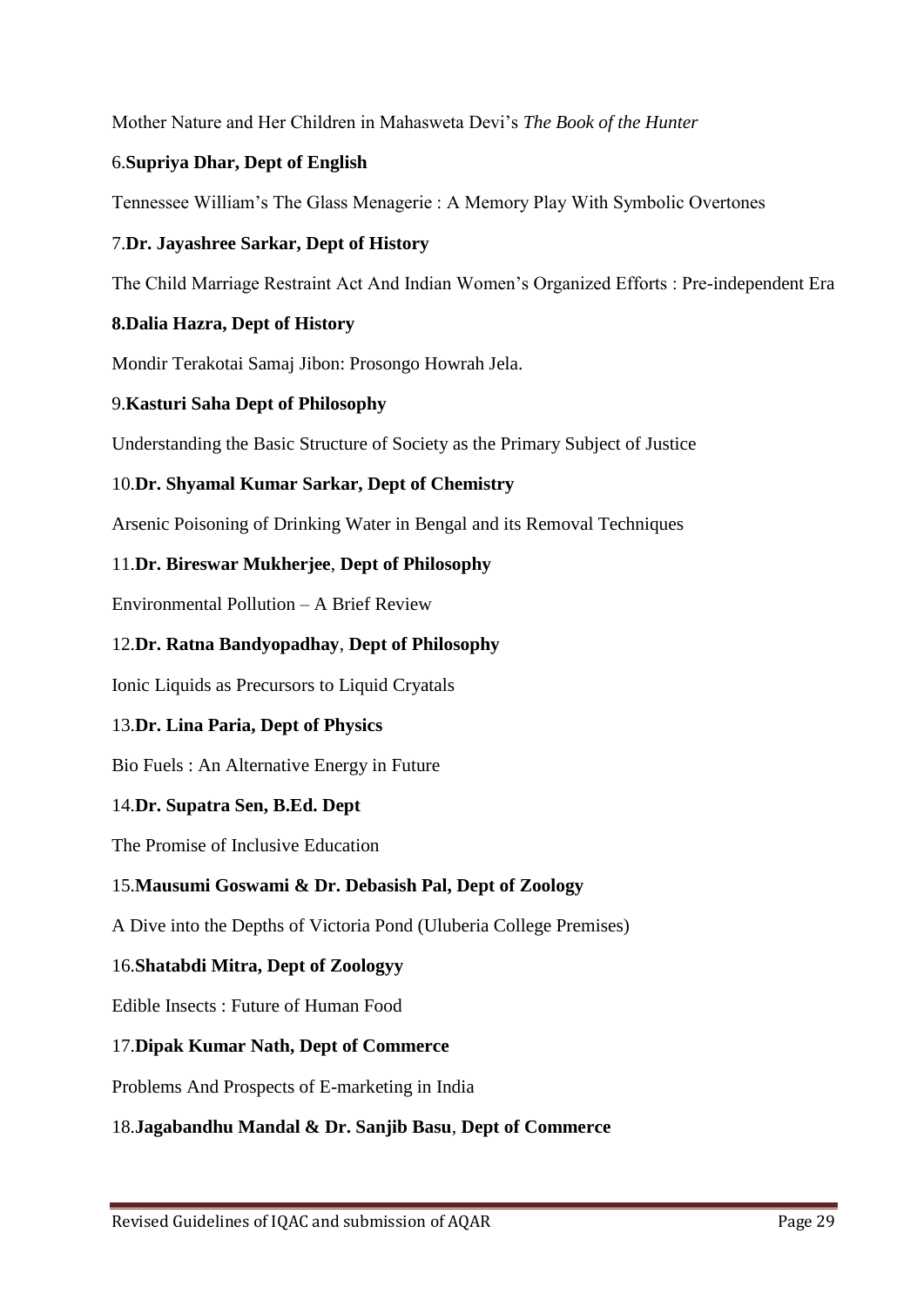Impact of per capita Income and Educational Expenditure on Student Enrollment in Higher Education : An Empirical Study

# **Publication in Non-Peer Reviewed Journal**

# **Dr. Jayashree Sarkar, Dept of History**

1.‗ Narayan Gangyopadhyaya: Prosongo kishore koutuk Natika': Published in Ujagar, Narayan Gangyopadyaya Sankhya, Dwadash borsho, Prothom o Dwitio Sankhya,2015, ISSN No: 0976- 7398.

# **Dr. Subhamay Ghosh, Dept of Bengali**

1.‗Chander Pahar'; Published in Dibaratrir Kabyo:Bibhutibhushan Bandyopadhyaya Sankhya, Dwabingshoti Borsho, Tritiyo O Choturtho Sankhya,2015, ISSN No 2229-5763.

2.'Timir Tirtho: Somogrotai Sottotoro': published in Ujagar, Narayan Gangyopadyaya Sankhya, Dwadash borsho, Prothom o Dwitio Sankhya,2015, ISSN No: 0976-7398.

# **Dr. Momotaj Begam, Dept of Bengali**

1.‗Kabyoshailir Natunotwe Jibonanander Suchetana Kabita'; Published in Musings, An Academic Journal of B.Ed. Dept, Uluberia College. Vol:6, 2015, ISSN No: 0975-8054.

# **Dalia Hazra, Dept of History**

Swami Vivekanander shikshachinta O Stree Sikshar Gurutwa; Published in Musings, An Academic Journal of B.Ed. Dept, Uluberia College. Vol:6, 2015, ISSN No: 0975-8054.

# **Tuhina Sarkar, Dept. of Political Science**

Ethnicity and Politics in India; an Overview. Published in Musings, An Academic Journal of B.Ed. Dept, Uluberia College. Vol:6, 2015, ISSN No: 0975-8054.

# **Paper presented in International Seminar:**

# **Dr. Sujay Ghosh, Dept. of Political Science.**

**1.**'Information as a Societal Demand: Democratic Initiatives in India, Paper presented in the Annual Conference of the Canadian association for the Study of Intellectual Development, 28- 30<sup>th</sup> May, 2014 in St. Catherine's, Ontario, Canada at Brock University.

# **Dr Debasish Pal, Dept of Zoology**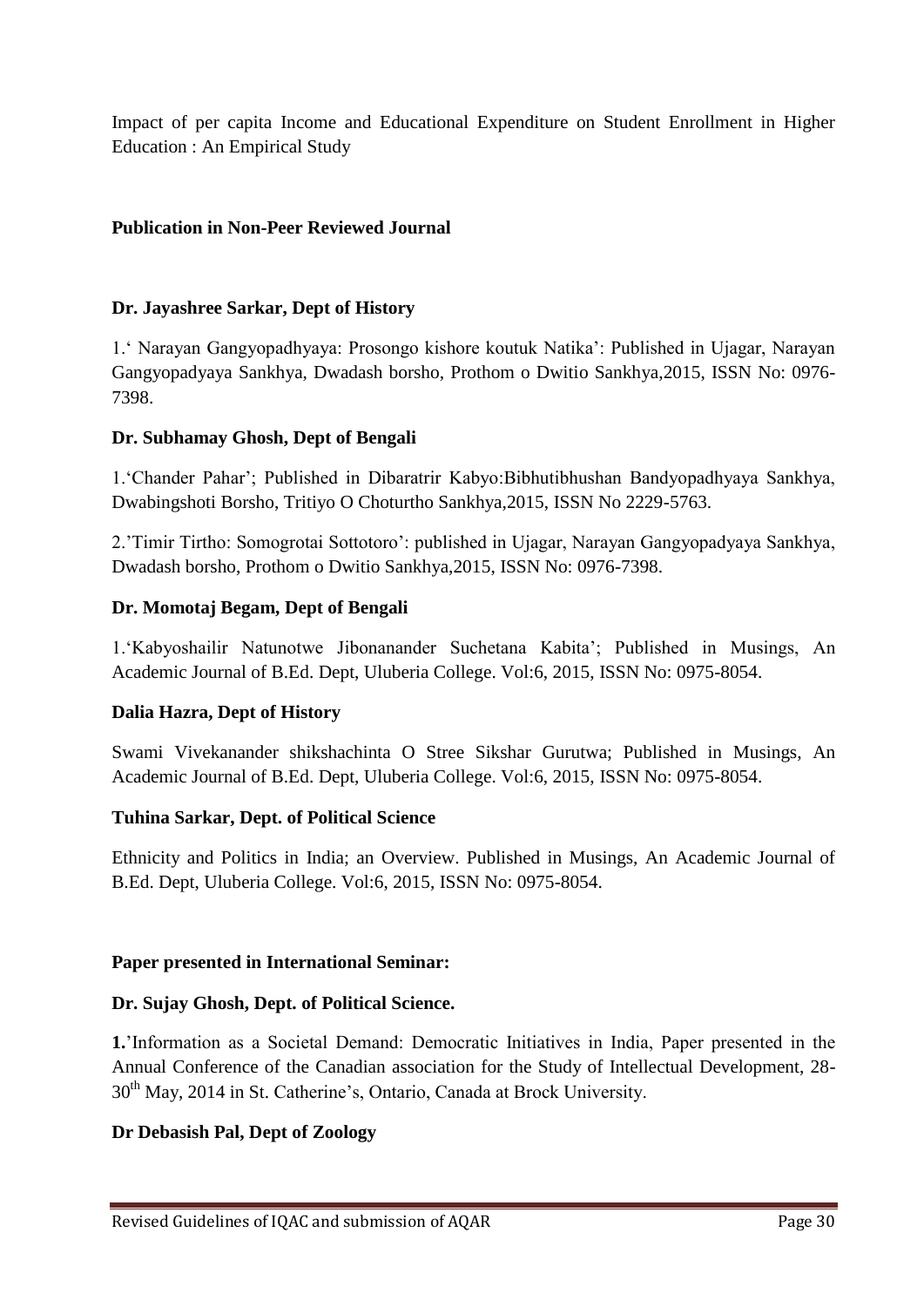1.Chromium- Tolerant Bacteria in diversified Soil Microbial Community in East Calcutta Westland, West Bengal; International conference on Molicular biology and its Applications, organized by Dept of biotechnology, Jadavpur University, February 14-15,2014.

# **Dr. Siddhartha Sankar Bhattacharya, Dept of Zoology**

1. "Diversity, population density and IUCN status of freshwater edible mussels (Bivalvia) :Unionidea ) and their role as sentinel organism of water quality in perennial ponds of Howrah district, West Bengal , India" International seminar on environment and ecology. Organized by Foundation For Science & Environment, Kolkata from  $2^{nd}$  to  $4^{th}$  March, 2015 at Kolkata.

# **Hemanta Tripathi, Dept of Chemistry**

1.Dharmasastriya Sraadhyo Byabosthasu Sradhya: Manobika Mulyabodha Drista Tasya Upojogosya; International Seminar organized by Departments of Sanskrit & Philosopya, Sidho-Kanho- Birsha University, Purulia, W.B, on 'Human Values in Indian Perspective' dated 29 th &  $30<sup>th</sup>$  April, 2014.

# **Dr. Momotaj Begam, Dept of Bengali**

‗Adhunik Bangla Kabitai Upobhashar Ghotkali'; International Seminar organized by Dept of Bengali, Alea University on  $30-31$ <sup>st</sup> May, 2015.

# **Paper presented in National Seminar**

# **Dr. Siddhartha Sankar Bhattacharya, Dept of Zoology**

**1."**Detection of Hepatities A Virus in Mercenariamercenaria by Couple Reverse Transcription and Polymerase Chain Reaction**"**National-Level Seminar on Microbiology at RKMV, Belurmath, Howrah from 21st. of November 2014.

# **Dr. Chandra Das, Dept of Physics**

1.Bose- Einstein condensation in 2+ε dimension; presented in National Conference on Emerging Trends in Physics of Fluids & solids, February 24-25, 2015.

# **Dr. Niloy Kundu, Dept of Zoology**

**1.NiloyKundu** and SumitHomechaudhuri. 2014. Photoperiod as cues for determining optimal foragingin developmental stages in ChitalachitalaHamilton, 1822. Proceedings of Zoological Society, 67(2): 167–174.

# **Dr. Momotaj Begam, Dept of Bengali**

**1."**Koyekjon Musolman Baisnab Kabir Podey Samanwoyi Dristibhangi,, National level Seminar on Bangalir Sanskritik Oitihya O Muslim Manas: Pragadhunik Porbo, organized by alfa University on  $28<sup>th</sup>$  May, 2014.

2.Gramyo Musolman Mayeder Binodoner Biboroni, National level Seminar National level Seminar on Bangalir Sanskritik Oitihya O Muslim Manas: Pragadhunik Porbo, organized by Panchthupi Haripada Gouribala College, Mursidabad, on 26-27<sup>th</sup> August, 2014.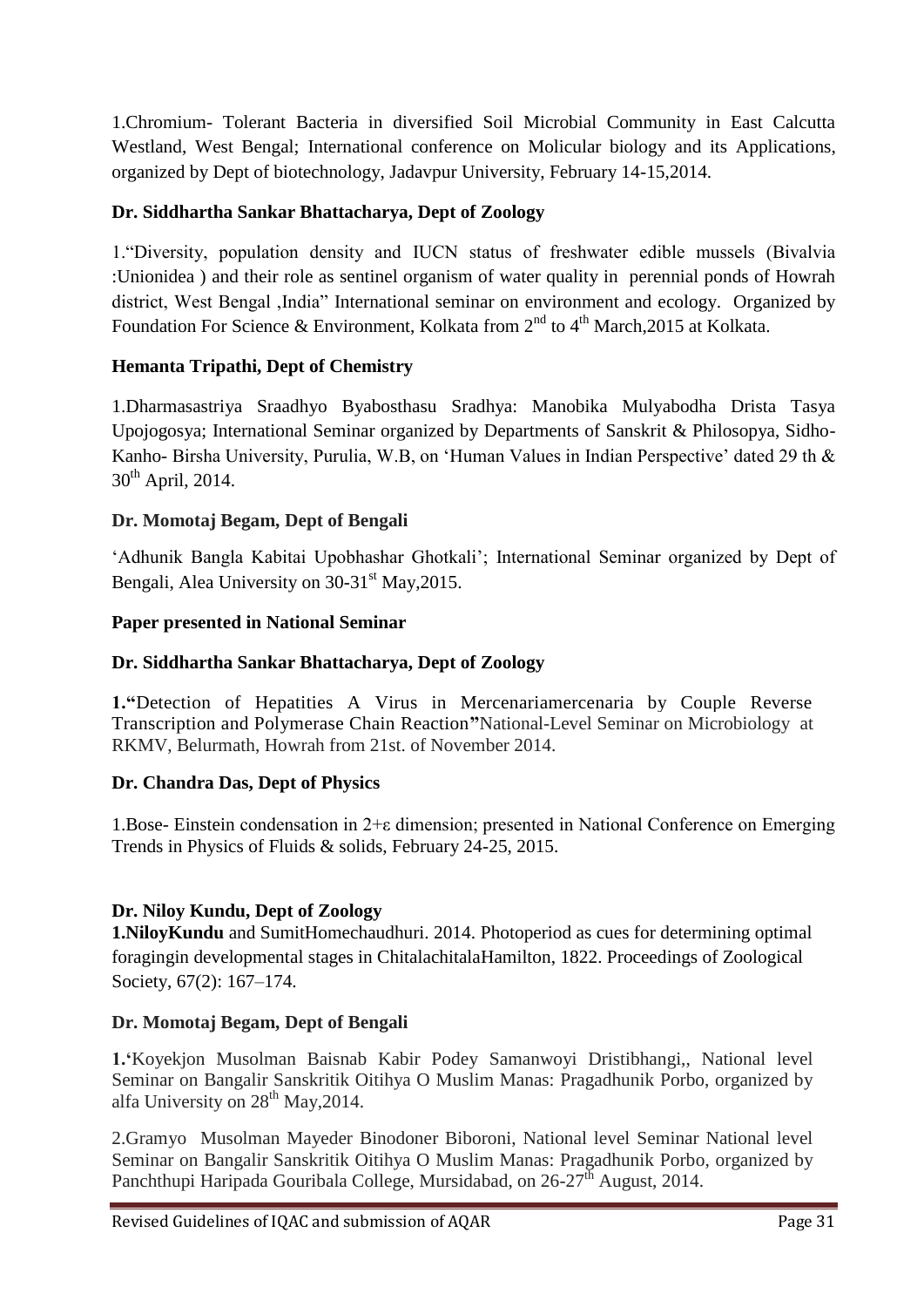3.Raktokorobir Nandini:Ak Jwolonto Protibad UGC sponsored National seminar on Rabindra Natye Protibadi Chetona,organized by Dept. of Bengali Chanchal College, Nadia, on  $29^{\text{th}}$  -30<sup>th</sup> August, 2014.

4.Rabindra Anubhove Cholochittra. National Seminar on Rabindranath O Ganamaddham, organized by Ananda Mohan college, Kolkata, 24<sup>-</sup> 25<sup>th</sup> Sept. 2014.

5.Swadhinata Poroborty Bangla Natoke Absurdbader Laksman. UGC sponsored National Seminar on Swadhinata Poroborty Bangla natoker Gatimukh; organized by Bidhannagar College,  $26 - 27$ <sup>th</sup> September, 2014.

6.Adwaito Sattar Adhikari Adwaito Mollobarman; UGC sponsored National Seminar organized by Ashanagar Modonmohon Tarkalankar College, Nadia, on 22 & 23<sup>rd</sup> April, 2015.

7.Adunik Bangla Kobitai Puraaner Nobonirman; UGC sponsored National Seminar organized by Ashanagar Modonmohon Tarkalankar College, Nadia, on 24-25<sup>th</sup> June, 2015.

# **Paper presented in Institutional Seminar**

#### **Dr. Aditi Bhattacharya, Dept of Philosophy**

Women Today: Are they Strangers?, organized byEqual Opportunity Centre (women Cell), Acharya Prafulla Chandra College, New Barrackpur, north 24 Parganas, sponsored by UGC on  $11<sup>th</sup>$  December, 2014.

#### **Publication of articles in Books**

#### **Dr. Sujay Ghosh, Dept. of Political Science.**

The Social Bases of Politics, published in political Sociology, Edited by Pradip Basu, Setu Prakashani, 2015, pp 25-41, ISBN 978-93-8067771-2.

#### **Publication of Books**

#### **Dr. Momotaj Begam, Dept of Bengali**

1.Abosyik Bangla Porichoy, Publisher, **Mitram,** November, 2014

2. Abosyik Bangla Biksha (Revised Edition), Publisher, J. Publication, June, 2015.

 **----------**